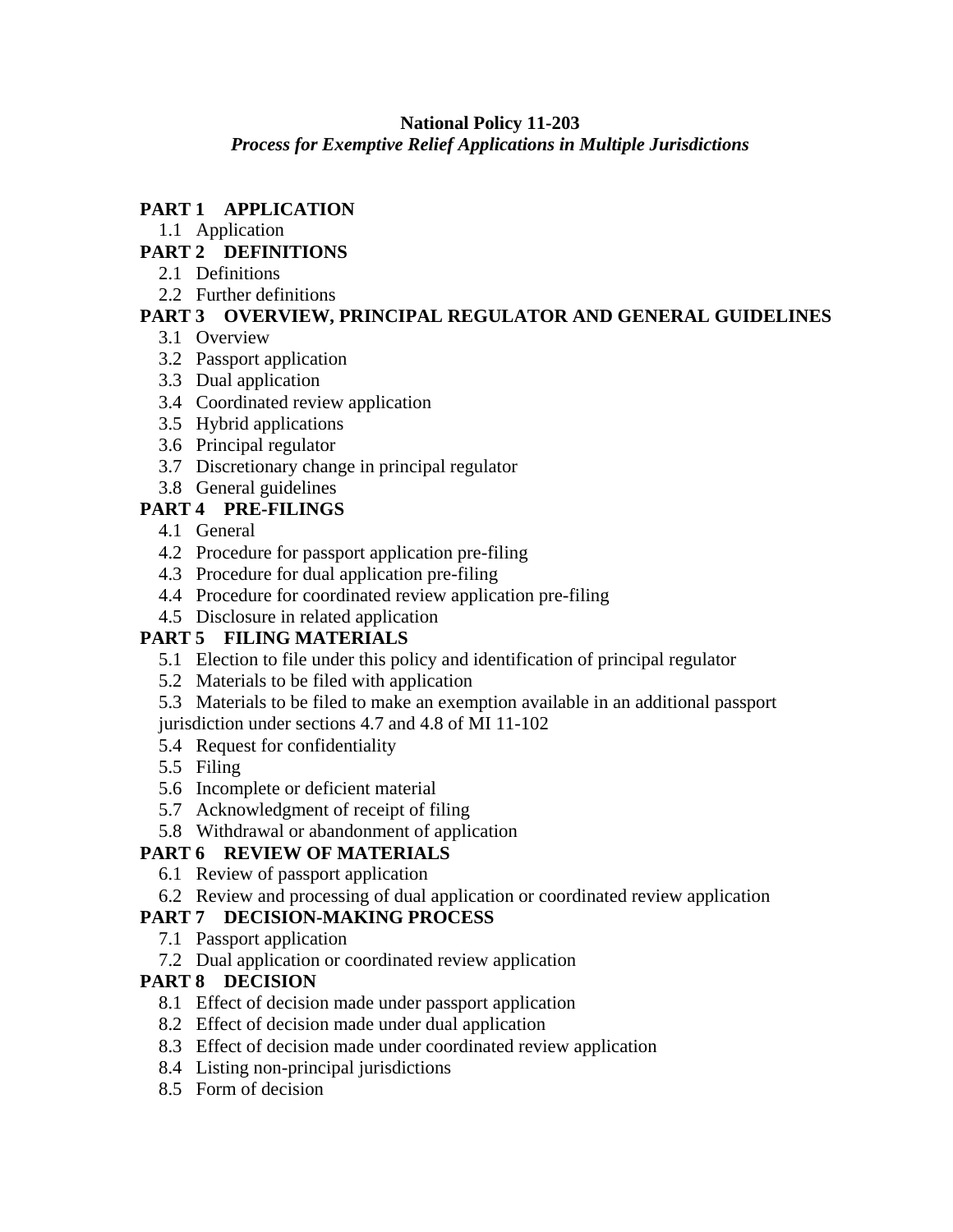### [8.6 Issuance of decision](#page-22-0)

### **PART 9 [EFFECTIVE DATE AND TRANSITION](#page-22-0)**

### [9.1 Effective date](#page-22-0)

- [9.2 Exemptive relief applications filed before March 17, 2008](#page-22-0)
- [9.3 Availability of passport for exemptions applied for before March 17, 2008](#page-22-0)

### **[Annex A](#page-24-0)**

[Form of decision for passport application](#page-24-0)

## **[Annex B](#page-26-0)**

[Form of decision for a dual application](#page-26-0)

## **[Annex C](#page-28-0)**

[Form of decision for coordinated review application](#page-28-0)

### **[Annex D](#page-30-0)**

[Form of decision for hybrid application](#page-30-0)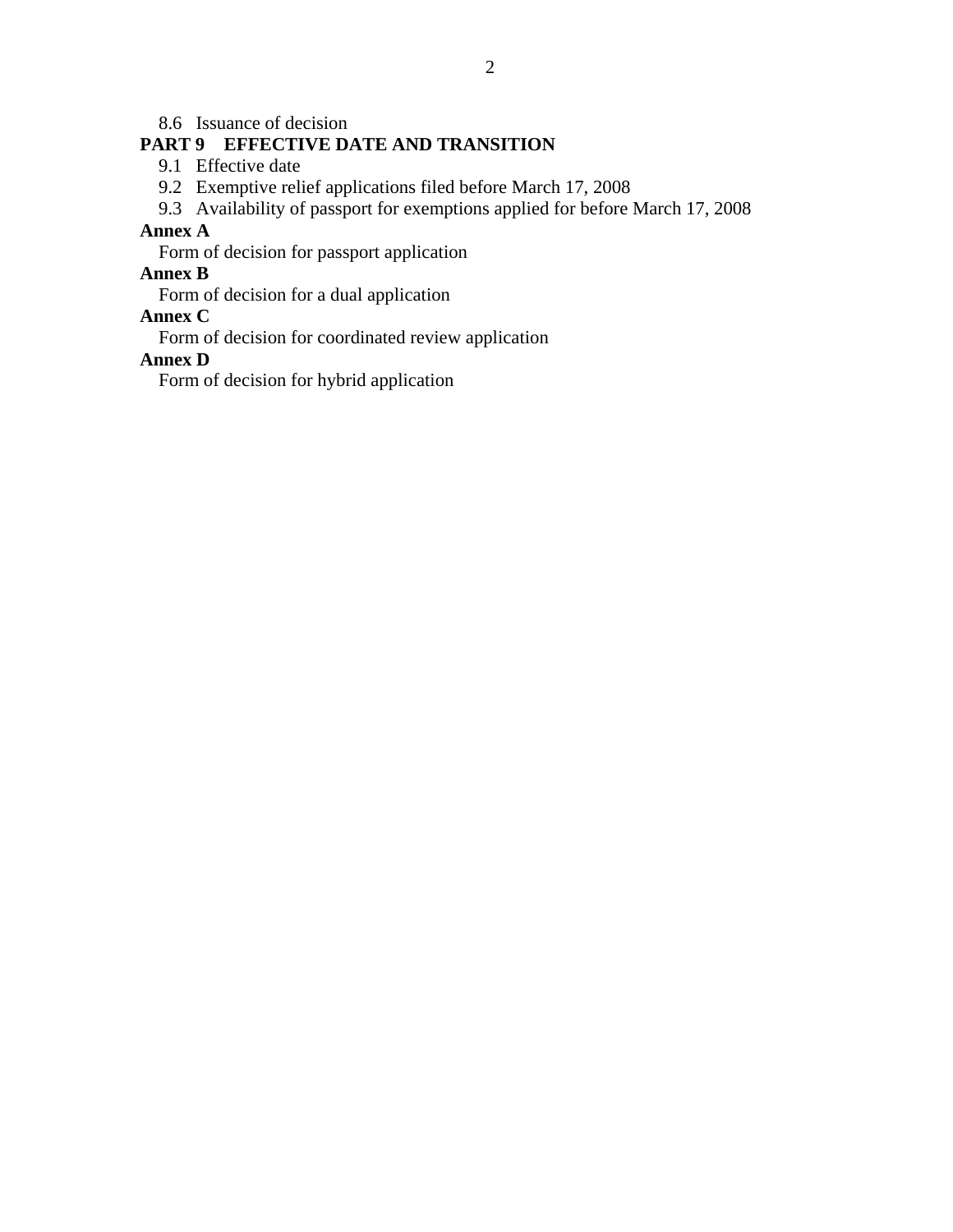## **National Policy 11-203**  *Process for Exemptive Relief Applications in Multiple Jurisdictions*

## <span id="page-2-0"></span>**PART 1 APPLICATION**

**1.1 Application** – This policy describes the process for the filing and review of an application for exemptive relief in more than one Canadian jurisdiction.

## **PART 2 DEFINITIONS**

**2.1 Definitions –** In this policy

"AMF" means the regulator in Québec;

"application" means a request for exemptive relief other than a pre-filing or waiver application as those terms are defined in NP 11-202;

"coordinated review application" means an application described in section 3.4 of this policy;

"coordinated review" means the review under this policy of a coordinated review application;

"CP 11-102" means Companion Policy 11-102CP *Passport System* to MI 11-102;

"dual application" means an application described in section 3.3 of this policy;

"dual review" means the review under this policy of a dual application;

"exemption" means any discretionary exemption to which Part 4 of MI 11-102 applies;

"exemptive relief" means any approval, decision, declaration, designation, determination, exemption, extension, order, ruling, permission, recognition, revocation, waiver or other relief sought under securities legislation or securities directions;

"filer" means

- (a) a person or company filing an application, or
- (b) an agent of a person or company referred to in paragraph (a);

"hybrid application" means an application comprised of both

- (a) a passport application or dual application, and
- (b) a coordinated review application;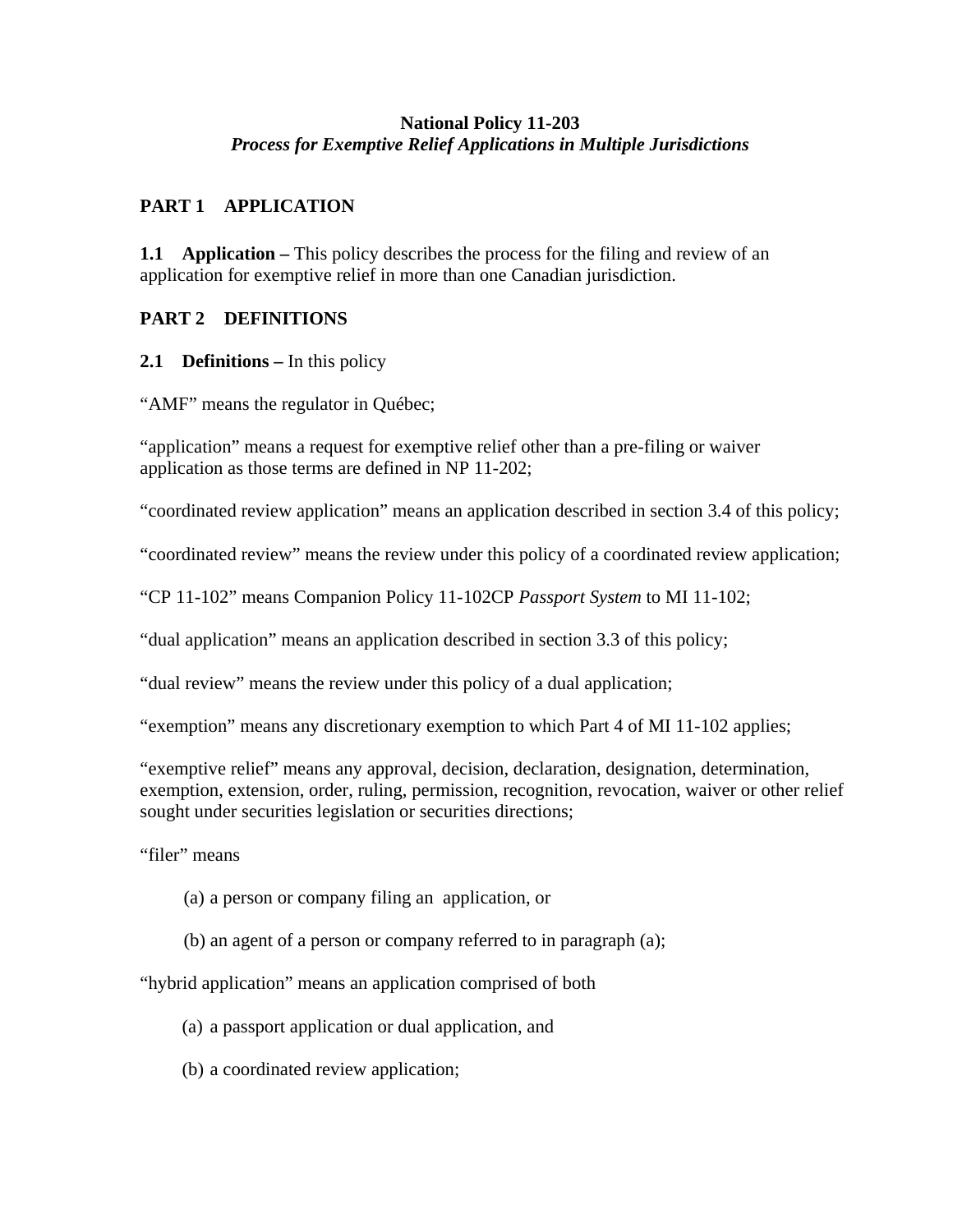<span id="page-3-0"></span>"MI 11-102" means Multilateral Instrument 11-102 *Passport System;* 

"notified passport jurisdiction" means a passport jurisdiction for which a filer gave the notice referred to in section  $4.7(1)(c)$  of MI 11-102

"NP 11-202" means National Policy 11-202 *Process for Prospectus Reviews in Multiple Jurisdictions*;

"OSC" means the regulator in Ontario;

"passport application" means an application described in section 3.2 of this policy;

"passport jurisdiction" means the jurisdiction of a passport regulator;

"passport regulator" means a regulator that has adopted MI 11-102;

"pre-filing" means a consultation with the principal regulator for an application, initiated before the filing of the application, regarding the interpretation of securities legislation or securities directions or their application to a particular transaction or matter or proposed transaction or matter; and

"regulator" means a securities regulatory authority or regulator.

**2.2 Further definitions** – Terms used in this policy that are defined in MI 11-102 or National Instrument 14-101 *Definitions* have the same meanings as in those instruments.

# **PART 3 OVERVIEW, PRINCIPAL REGULATOR AND GENERAL GUIDELINES**

## **3.1 Overview**

This policy applies to any application for exemptive relief in multiple jurisdictions. These are the possible types of applications:

- (a) The principal regulator is a passport regulator and the filer does not seek an exemption in Ontario. This is a "passport application."
- (b) The principal regulator is the OSC and the filer also seeks an exemption in a passport jurisdiction. This is also a "passport application."
- (c) The principal regulator is a passport regulator and the filer also seeks an exemption in Ontario. This is a "dual application."
- (d) An application for any type of exemptive relief not covered by Part 4 of MI 11-102. This is a "coordinated review application."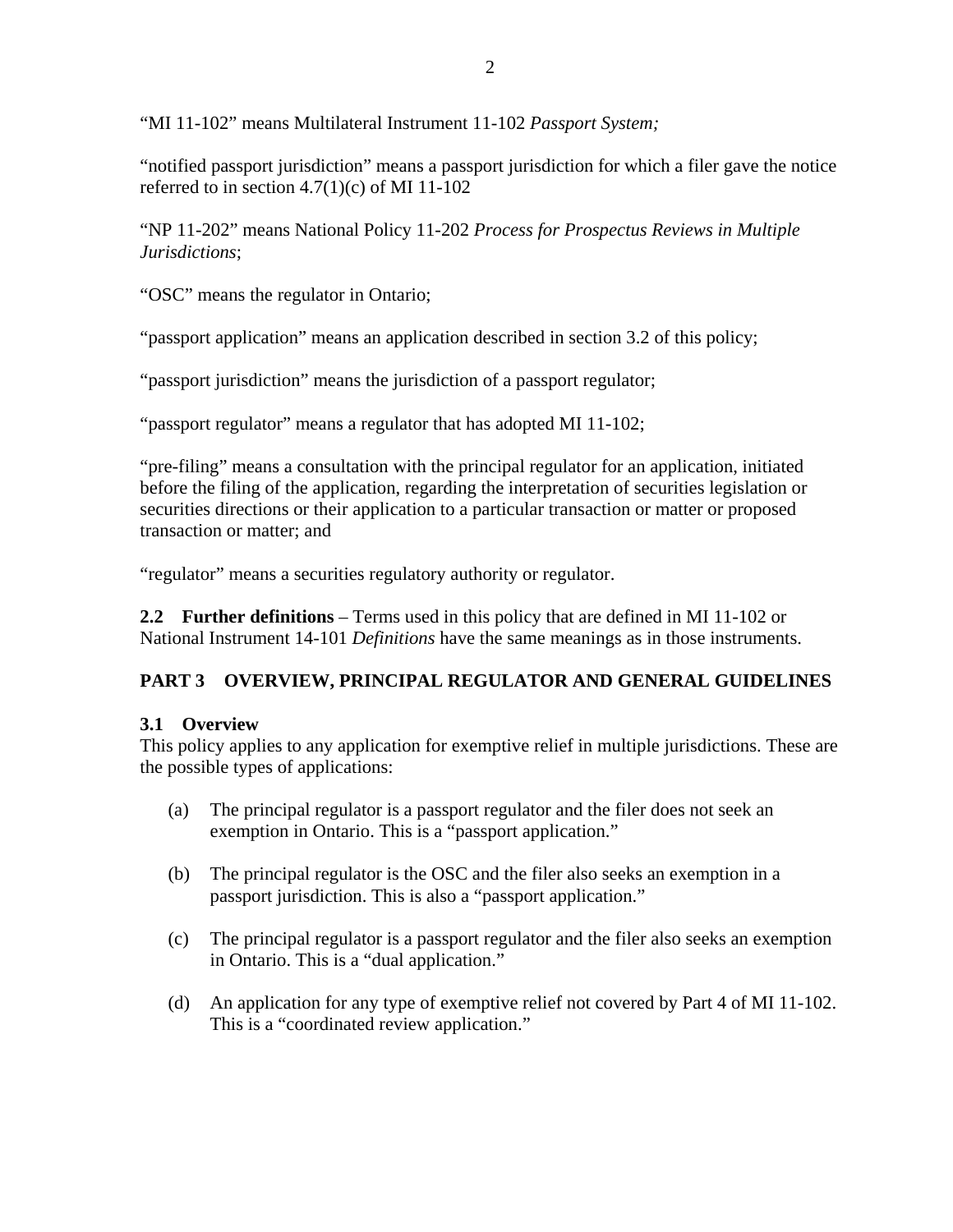## <span id="page-4-0"></span>**3.2 Passport application**

(1) If the principal regulator is a passport regulator and the filer does not seek an exemption in Ontario, the filer files the application only with, and pays fees only to, the principal regulator. Only the principal regulator reviews the application. The principal regulator's decision to grant an exemption automatically results in an equivalent exemption in the notified passport jurisdictions.

(2) If the principal regulator is the OSC and the filer also seeks an equivalent exemption in a passport jurisdiction, the filer files the application only with, and pays fees only to, the OSC. Only the OSC reviews the application. The OSC's decision to grant the exemption automatically results in an equivalent exemption in the notified passport jurisdictions.

**3.3 Dual application –** If the principal regulator is a passport regulator and the filer also seeks an exemption in Ontario, the filer files the application with, and pays fees to, both the principal regulator and the OSC. The principal regulator reviews the application and the OSC, as a non-principal regulator, coordinates its review with the principal regulator. The principal regulator's decision to grant the exemption automatically results in an equivalent exemption in the notified passport jurisdictions and, if the OSC has made the same decision as the principal regulator, evidences the decision of the OSC.

**3.4 Coordinated review application –** If the application is outside the scope of MI 11-102 (see section 4.1 of CP 11-102 for details on the types of applications that fall outside the scope of MI 11-102), the filer files the application and pays fees in each jurisdiction where the exemptive relief is required. The principal regulator reviews the application, and each non-principal regulator coordinates its review with the principal regulator. The decision of the principal regulator to grant exemptive relief evidences the decision of each non-principal regulator that has made the same decision as the principal regulator.

**3.5 Hybrid applications –** The processes and outcomes applicable to a passport application, dual application or a coordinated review application under this policy also apply to a hybrid application. For a hybrid application, the filer should follow the processes for both a coordinated review application and either a passport application or dual application, as appropriate.

## **3.6 Principal regulator**

(1) For any application under this policy, the principal regulator is identified in the same manner as in sections 4.1 to 4.5 of MI 11-102. This section summarizes sections 4.1 to 4.5 of MI 11-102 and provides guidance on identifying the principal regulator for an application under this policy.

(2) For the purpose of this section, a specified jurisdiction is one of British Columbia, Alberta, Saskatchewan, Manitoba, Ontario, Québec, New Brunswick or Nova Scotia.

(3) Except as provided in subsections (4) to (8) of this section and in section 3.7 of this policy, the principal regulator is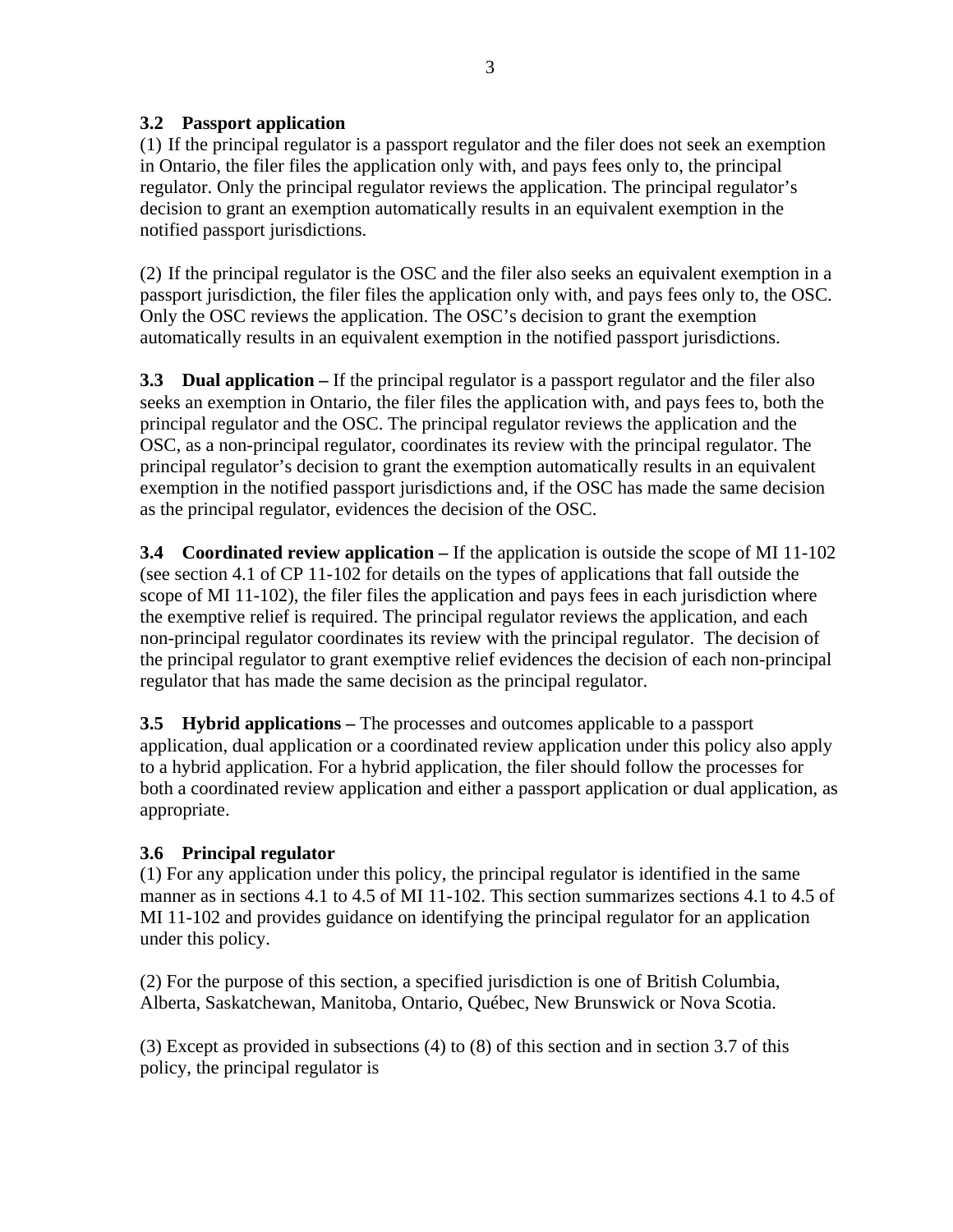- (a) for an application made for an investment fund, the regulator of the jurisdiction in which the investment fund manager's head office is located; or
- (b) for an application made for a person or company other than an investment fund, the regulator of the jurisdiction in which the person or company's head office is located.

(4) For an application for exemptive relief from a provision of securities legislation related to insider reporting, the principal regulator is the regulator in the jurisdiction in which the head office of the reporting issuer, not the insider, is located.

(5) For an application for exemptive relief from a provision of securities legislation related to take-over bids, the principal regulator is the regulator in the jurisdiction in which the head office of the issuer whose securities are subject to the take-over bid, not the person or company that is making the take-over bid, is located.

(6) If the jurisdiction identified under subsection (3), (4) or (5) is not a specified jurisdiction, the principal regulator for the application is the regulator of the specified jurisdiction with which

- (a) in the case of an application for exemptive relief from a provision of securities legislation related to insider reporting, the reporting issuer has the most significant connection,
- (b) in the case of an application for exemptive relief from a provision of securities legislation related to take-over bids, the issuer whose securities are subject to the take-over bid has the most significant connection, or
- (c) in any other case, the person or company or, in the case of an investment fund, the investment fund manager, has the most significant connection.

(7) Except as provided in subsection (8), if a person or company is not seeking exemptive relief in the jurisdiction of the principal regulator, as determined under subsections (3), (4), (5) or (6), the principal regulator for the application is the regulator in the specified jurisdiction

- (a) in which the person or company is seeking exemptive relief, and
- (b) with which
	- (i) in the case of an application for exemptive relief from a provision of securities legislation related to insider reporting, the reporting issuer has the most significant connection,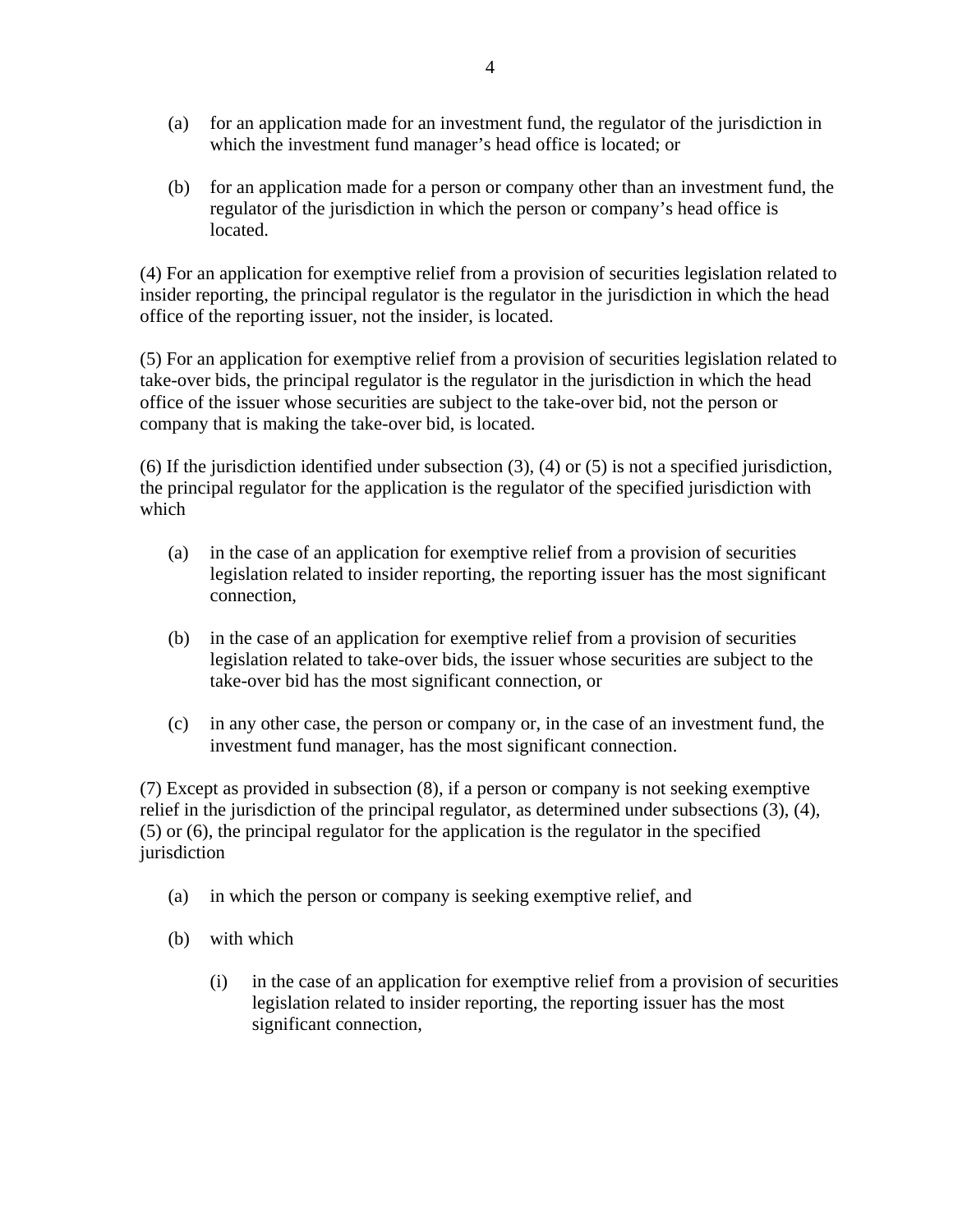- <span id="page-6-0"></span>(ii) in the case of an application for exemptive relief from a provision of securities legislation related to take-over bids, the issuer whose securities are subject to the take-over bid has the most significant connection, or
- (iii) in any other case, the person or company or, in the case of an investment fund, the investment fund manager, has the most significant connection.

(8) If at any one time a person or company is seeking more than one item of exemptive relief and not all of the exemptive relief is needed in the jurisdiction of the principal regulator, as determined under subsection  $(3)$ ,  $(4)$ ,  $(5)$  or  $(6)$ , the person or company may make an application to the regulator in the specified jurisdiction

- (a) in which the person or company is seeking all of the exemptive relief, and
- (b) with which
	- (i) in the case of an application for exemptive relief from a provision of securities legislation related to insider reporting, the reporting issuer has the most significant connection,
	- (ii) in the case of an application for exemptive relief from a provision of securities legislation related to take-over bids, the issuer whose securities are subject to the take-over bid has the most significant connection, or
	- (iii) in any other case, the person or company or, in the case of an investment fund, the investment fund manager, has the most significant connection.

That regulator will be the principal regulator for the application.

(9) The factors a filer should consider in identifying the principal regulator for the application based on the most significant connection test are, in order of influential weight:

- (a) location of reporting issuer status or registration status,
- (b) location of management,
- (c) location of assets and operations,
- (d) location of majority of security holders or clients, and
- (e) location of trading market or quotation system in Canada.

### **3.7 Discretionary change in principal regulator**

(1) If the principal regulator identified under section 3.6 of this policy thinks it is not the appropriate principal regulator, it will first consult with the filer and the appropriate regulator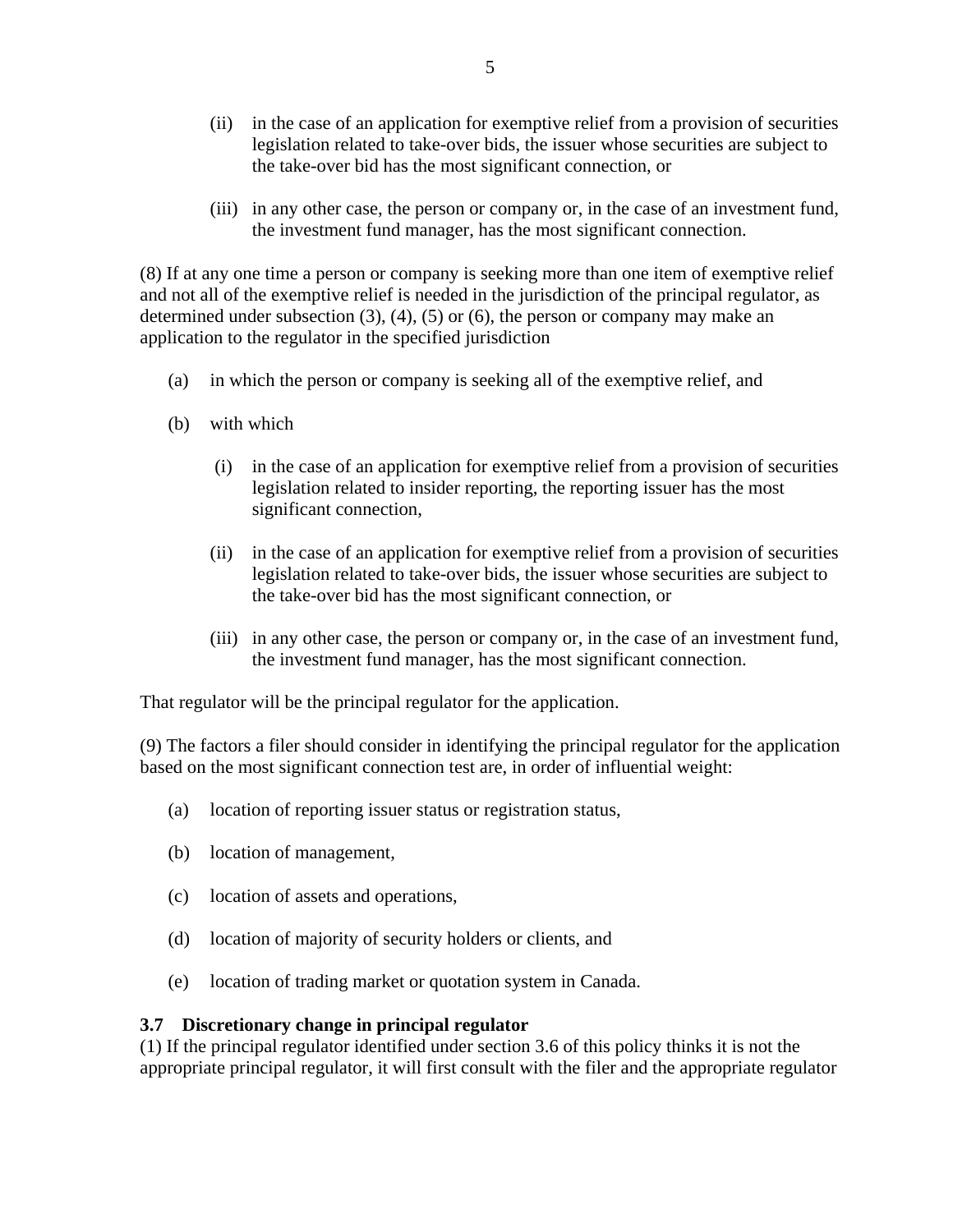<span id="page-7-0"></span>and then give the filer a written notice of the new principal regulator and the reasons for the change.

(2) A filer may request a discretionary change of principal regulator for an application if

- (a) the filer believes the principal regulator identified under section 3.6 of this policy is not the appropriate principal regulator,
- (b) the location of the head office changes over the course of the application,
- (c) the most significant connection to a specified jurisdiction changes over the course of the application, or
- (d) the filer withdraws its application in the principal jurisdiction because no exemptive relief is required in that jurisdiction.

(3) Regulators do not anticipate changing a principal regulator except in exceptional circumstances.

(4) A filer should submit a written request for a change in principal regulator to its current principal regulator and include the reasons for requesting the change.

## **3.8 General guidelines**

(1) A filer should identify the exemptive relief that is appropriate and necessary in the principal jurisdiction and each non-principal jurisdiction to which the filer applies or for which it gives notice under section  $4.7(1)(c)$  of MI 11-102.

(2) The terms, conditions, restrictions and requirements of a decision will reflect the securities legislation and securities directions of the principal jurisdiction.

(3) A decision will generally provide exemptive relief for the entire transaction or matter that is the subject of the application to ensure the transaction or matter gets uniform treatment in all jurisdictions. This means that, if the transaction or matter is comprised of a series of trades, the decision will generally exempt all the trades in the series and the filer will not rely on statutory exemptions for some trades and on the decision for others.

(4) The regulators are not prepared to extend the availability of a non-harmonized exemption set out in National Instrument 45-106 *Prospectus and Registration Exemptions* (NI 45-106) to a non-principal jurisdiction where the non-harmonized exemption is not available under that rule. If a filer makes a passport application or a dual application that would have that effect, the principal regulator will request that the filer provide a representation that no person or company will rely on the exemption in that non-principal jurisdiction. For example, jurisdictions have adopted two types of offering memorandum exemptions under NI 45-106. A principal regulator would not grant an exemption that would have the effect of allowing the use of a type of offering memorandum exemption that is not available under NI 45-106 in a non-principal jurisdiction, unless the filer gave a representation that no person or company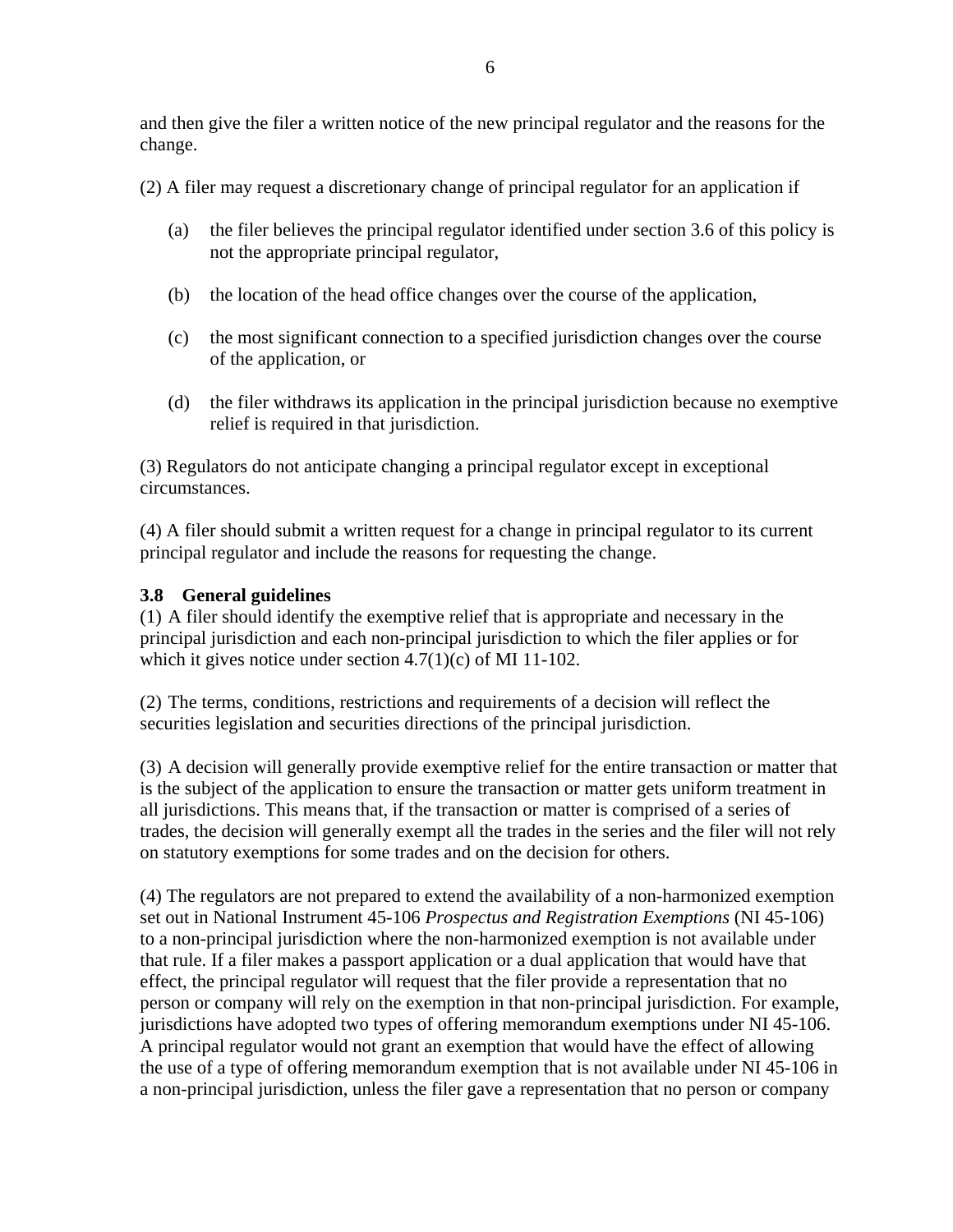<span id="page-8-0"></span>would offer the securities relying on that type of offering memorandum exemption in the non-principal jurisdiction.

(5) Regulators will generally send communications to filers by e-mail or facsimile.

# **PART 4 PRE-FILINGS**

## **4.1 General**

(1) A filer should submit a pre-filing sufficiently in advance of an application to avoid any delays in the issuance of a decision on the application.

(2) The principal regulator will treat the pre-filing as confidential except that it:

- (a) may provide copies or a description of the pre-filing to other regulators for discussion purposes if the pre-filing involves a novel and substantive issue or raises a novel policy concern, and
- (b) may have to release the pre-filing under freedom of information and protection of privacy legislation.

**4.2 Procedure for passport application pre-filing** – A filer should submit a pre-filing for a passport application by letter to the principal regulator and should

- (a) identify in the pre-filing the principal regulator for the application and each passport jurisdiction for which the filer intends to give the notice referred to in section 4.7(1)(c) of MI 11-102, and
- (b) submit the pre-filing to the principal regulator only.

## **4.3 Procedure for dual application pre-filing**

(1) A filer submitting a pre-filing for a dual application should identify in the pre-filing the principal regulator, each passport jurisdiction for which the filer intends to give the notice referred to in section 4.7(1)(c) of MI 11-102, and Ontario.

(2) The filer should submit the pre-filing only to the principal regulator. If the pre-filing is routine, the filer will deal only with the principal regulator to resolve the pre-filing.

(3) If the principal regulator determines that a pre-filing submitted as a routine pre-filing involves a novel and substantive issue or raises a novel policy concern, it will advise the filer and direct the filer to submit the pre-filing to the OSC.

(4) If it is apparent to the filer that a pre-filing involves a novel and substantive issue or raises a novel policy concern, the filer may accelerate this process by submitting the prefiling to both the principal regulator and the OSC.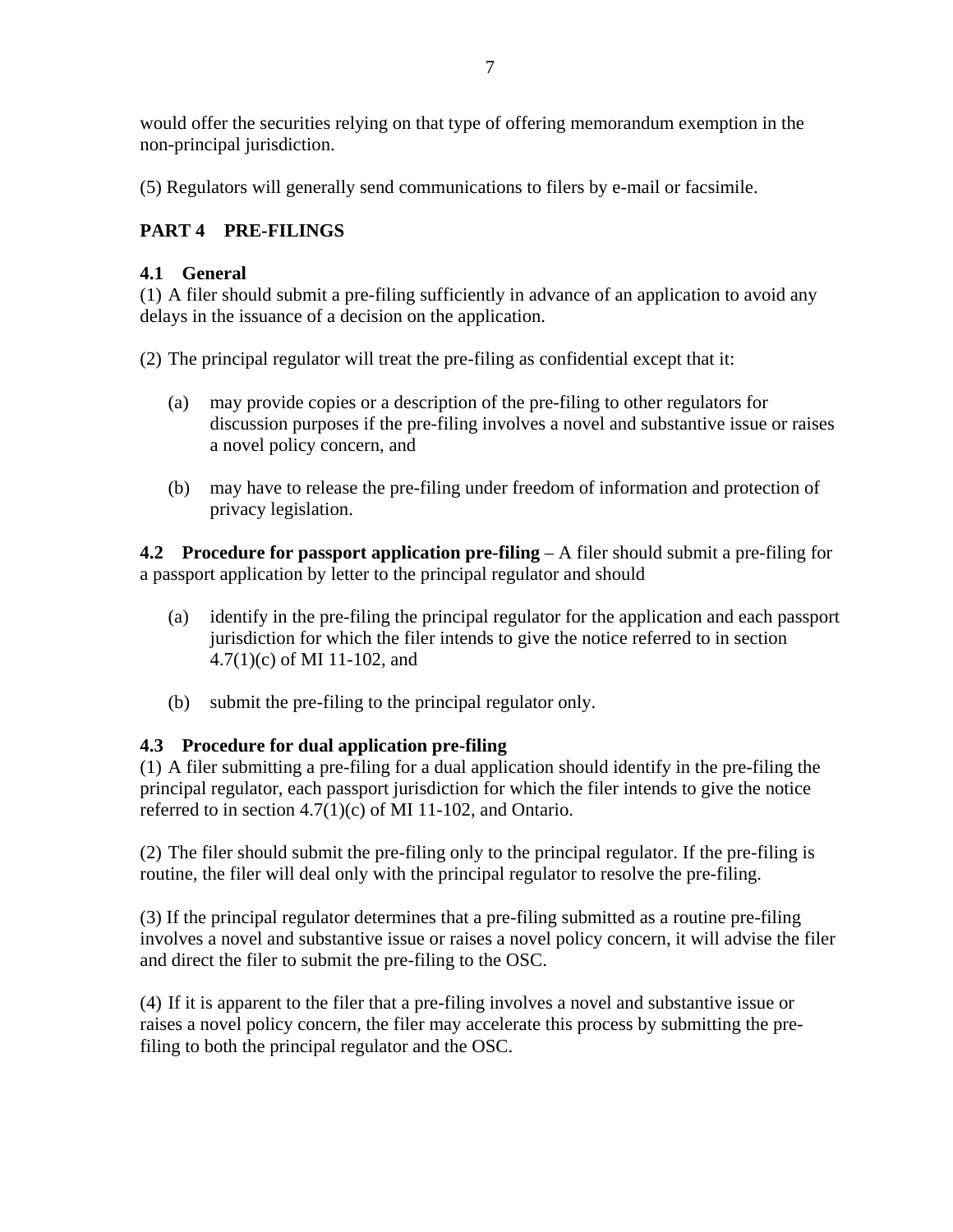<span id="page-9-0"></span>(5) If a pre-filing involves a novel and substantive issue or raises a novel policy concern, the principal regulator will arrange with the OSC to discuss it within seven business days, or as soon as practicable after the OSC receives the pre-filing.

## **4.4 Procedure for coordinated review application pre-filing**

(1) A filer submitting a pre-filing for a coordinated review application should identify in the pre-filing the principal regulator and all non-principal jurisdictions where the filer intends to file the application.

(2) The filer should submit the pre-filing only to the principal regulator. If the pre-filing is routine, the filer will deal only with the principal regulator to resolve the pre-filing.

(3) If the principal regulator determines that a pre-filing submitted as a routine pre-filing involves a novel and substantive issue or raises a novel policy concern, it will advise the filer and direct the filer to submit the pre-filing to each non-principal regulator.

(4) If it is apparent to the filer that a pre-filing involves a novel and substantive issue or raises a novel policy concern, the filer may accelerate this process by submitting the pre-filing to the principal regulator and each non-principal regulator with whom the filer intends to file the application.

(5) If a pre-filing involves a novel and substantive issue or raises a novel policy concern, the principal regulator will arrange with the non-principal regulators to discuss the pre-filing within seven business days, or as soon as practicable after all non-principal regulators receive the pre-filing.

**4.5 Disclosure in related application –** The filer should include in the application that follows a pre-filing,

- (a) a description of the subject matter of the pre-filing and the approach taken by the principal regulator, and
- (b) any alternative approach proposed by a non-principal regulator that was involved in discussions and that disagreed with the principal regulator.

## **PART 5 FILING MATERIALS**

**5.1 Election to file under this policy and identification of principal regulator** – In its application, the filer should indicate whether it is filing a passport application, dual application, coordinated review application or hybrid application under this policy and identify the principal regulator for the application. If submitting a hybrid application, the filer should indicate whether it includes a passport application or a dual application.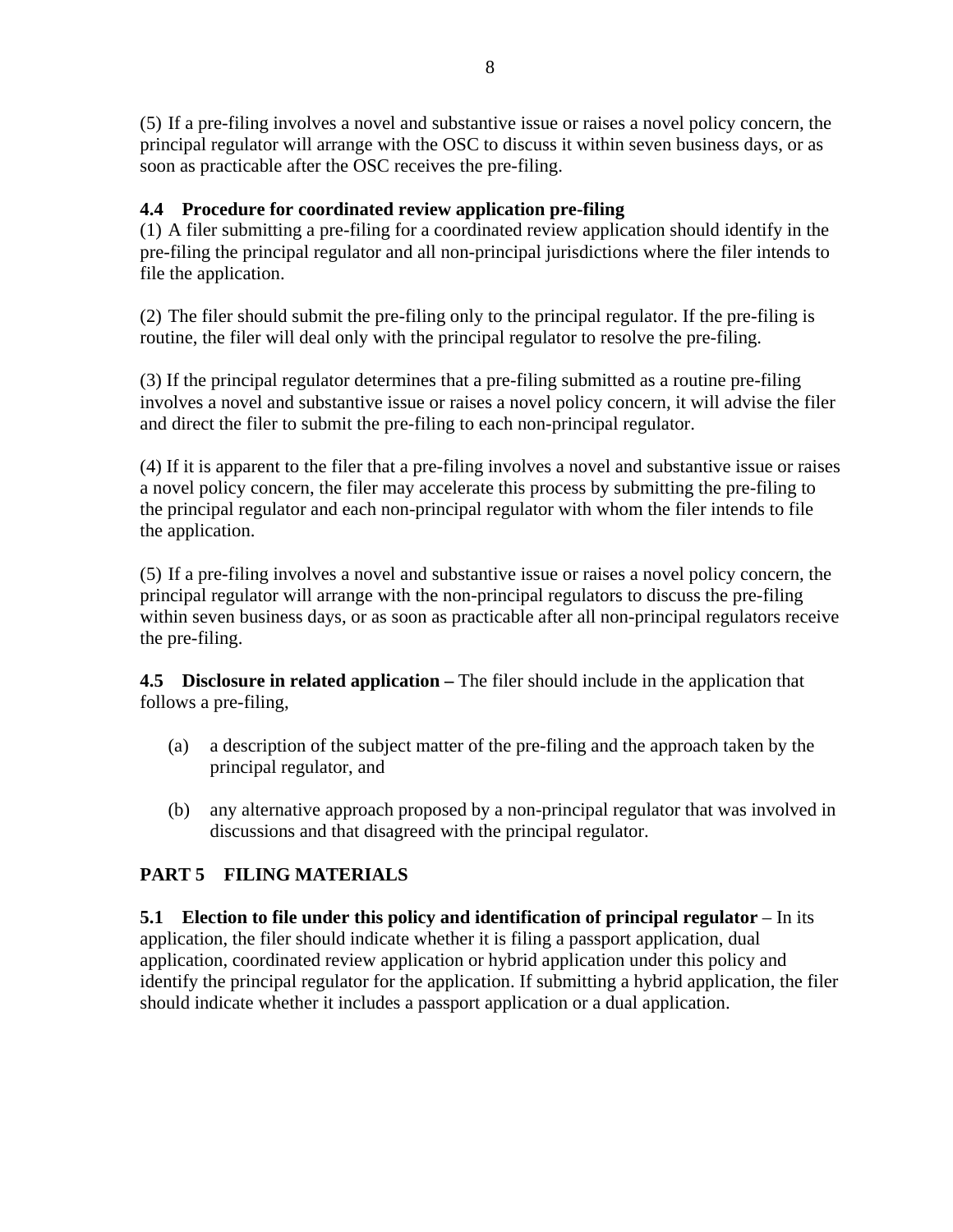### <span id="page-10-0"></span>**5.2 Materials to be filed with application**

(1) For a passport application, the filer should remit to the principal regulator the fees payable under the securities legislation of the principal regulator, and file the following materials with the principal regulator only:

- (a) a written application drafted in accordance with the procedures of the principal regulator as to format and content in which the filer:
	- (i) states the basis for identifying the principal regulator under section 3.6 of this policy,
	- (ii) identifies whether another application in connection with the same transaction or matter has been filed in one or more jurisdictions, the reasons for that application, and the principal regulator for that application,
	- (iii) sets out, for any related pre-filing, the information referred to in section 4.5 of this policy,
	- (iv) sets out, under separate headings, each provision of securities legislation listed in Appendix D of MI 11-102 below the name of the principal jurisdiction from which the filer and other relevant party seek an exemption,
	- (v) gives notice of the non-principal passport jurisdictions for which section 4.7(1) of MI 11-102 is intended to be relied upon for each equivalent provision of the local jurisdiction,
	- (vi) sets out any request for confidentiality,
	- (vii) sets out references to previous decisions of the principal regulator or other regulators that would support granting the exemption, or indicates that the exemption sought is novel and has not been previously granted;
	- (viii) includes a verification statement that authorizes the filing of the application and confirms the truth of the facts in the application; and
	- (ix) states that the filer and other relevant party is not in default of securities legislation in any jurisdiction or, if the filer is in default, the nature of the default;
- (b) supporting materials; and
- (c) a draft form of decision with terms, conditions, restrictions or requirements, including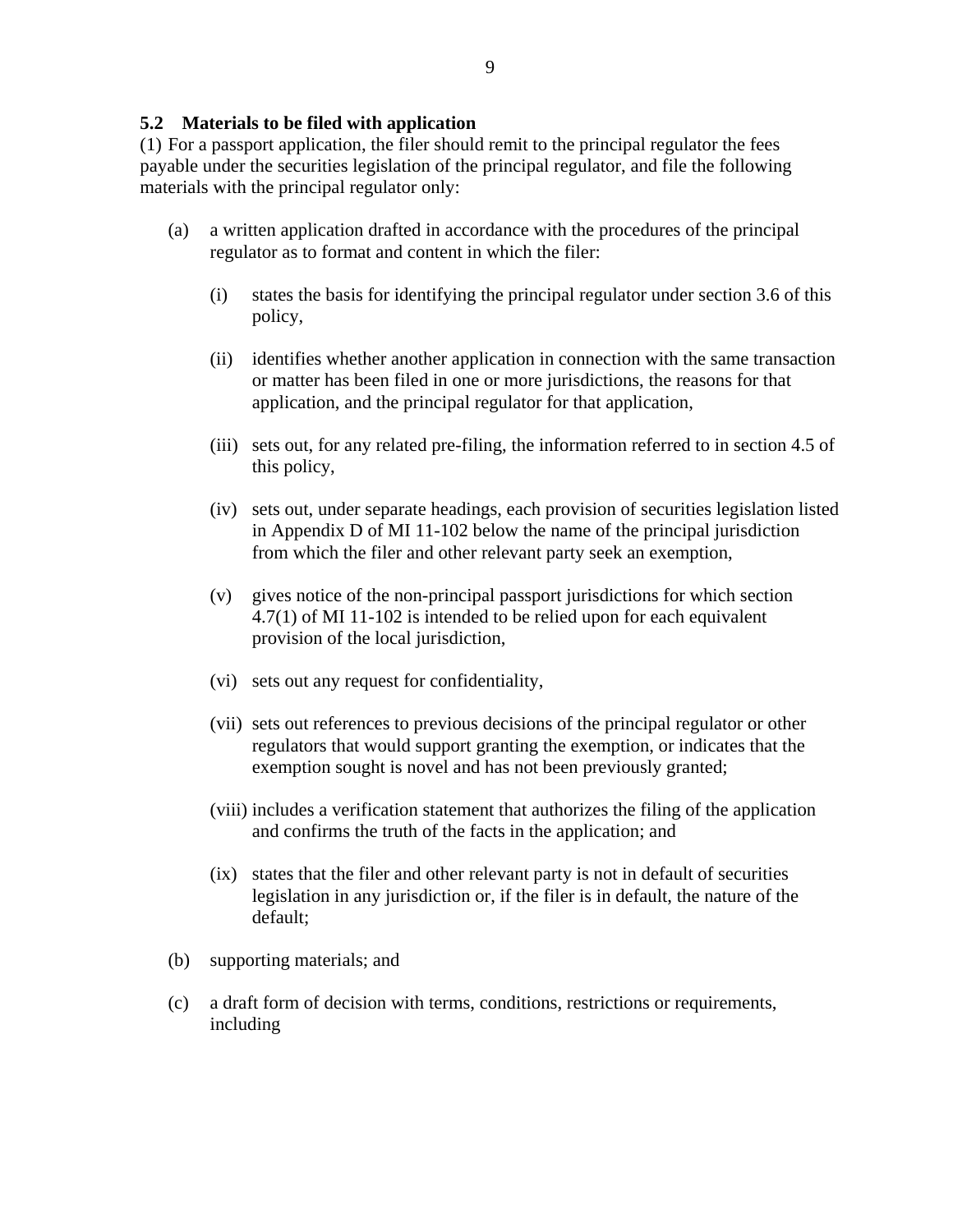- (i) a representation stating that the filer and other relevant party are not in default of securities legislation in any jurisdiction or, if the filer or other relevant party is in default, the nature of the default; and
- (ii) resale restrictions, if applicable, based on the securities legislation and securities directions of the principal jurisdiction.

(2) For a dual application, the filer should remit the fees payable under the securities legislation of the principal regulator and the OSC to each of them, as appropriate, and file the following materials with both the principal regulator and the OSC:

- (a) a written application drafted in accordance with the procedures of the principal regulator as to format and content in which the filer:
	- (i) states the basis for identifying the principal regulator under section 3.6 of this policy,
	- (ii) identifies whether another application in connection with the same transaction or matter has been filed in one or more jurisdictions, the reasons for the application, and the principal regulator for that application,
	- (iii) sets out, for any related pre-filing, the information referred to in section 4.5 of this policy,
	- (iv) sets out, under separate headings, each provision of securities legislation listed in Appendix D of MI 11-102 below the name of the principal jurisdiction from which the filer and other relevant party seek an exemption, the relevant provisions of securities legislation in Ontario and an analysis of any differences between the applicable provisions in the principal jurisdiction and Ontario,
	- (v) gives notice of the non-principal passport jurisdictions for which section 4.7(1) of MI 11-102 is intended to be relied upon for each equivalent provision of the local jurisdiction,
	- (vi) sets out any request for confidentiality,
	- (vii) sets out any request to shorten the review period (see section 6.2(3) of this policy) or the opt-out period (see section 7.2(4) of this policy) and provides supporting reasons,
	- (viii) sets out references to previous decisions of the principal regulator or other regulators that would support granting the exemption, or indicates that the exemption sought is novel and has not been previously granted;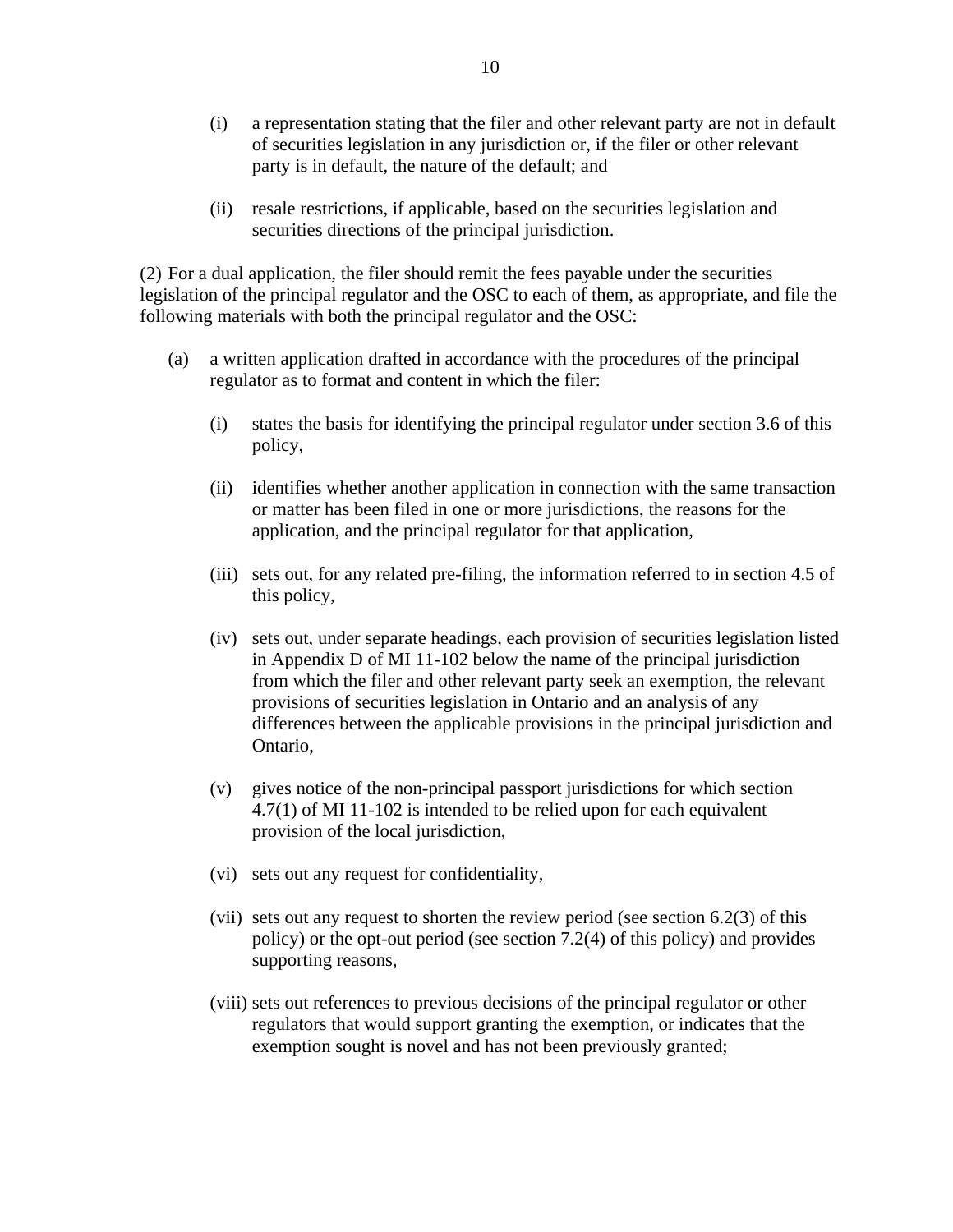- (ix) includes a verification statement that authorizes the filing of the application and confirms the truth of the facts in the application; and
- (x) states that the filer and any relevant party are not in default of securities legislation in any jurisdiction or, if the filer or other relevant party is in default, the nature of the default;
- (b) supporting materials; and
- (c) a draft form of decision with terms, conditions, restrictions or requirements, including
	- (i) a representation stating that the filer and other relevant party are not in default of securities legislation in any jurisdiction or if the filer or relevant party is in default, the nature of the default; and
	- (ii) resale restrictions, if applicable, based on the securities legislation and securities directions of the principal jurisdiction.

(3) For a coordinated review application, the filer should remit the fees payable under the securities legislation of the principal regulator and each non-principal regulator from whom the filer or other relevant parties seek exemptive relief to each of them, as appropriate, and file the following materials with the principal regulator and each of the non-principal regulators:

- (a) a written application drafted in accordance with the procedures of the principal regulator as to format and content in which the filer:
	- (i) states the basis for identifying the principal regulator section 3.6 of this policy,
	- (ii) identifies whether another application in connection with the same transaction or matter has been filed in one or more jurisdictions, the reasons for the application, and the principal regulator for that application,
	- (iii) sets out, for any related pre-filing, the information referred to in section 4.5 of this policy,
	- (iv) sets out, under separate headings, each provision of securities legislation in the principal jurisdiction from which the filer and other relevant party are seeking exemptive relief, the relevant provisions of securities legislation in each non-principal jurisdiction, and an analysis of any differences between the applicable provisions in the principal jurisdiction and each non-principal jurisdiction,
	- (v) sets out any request for confidentiality,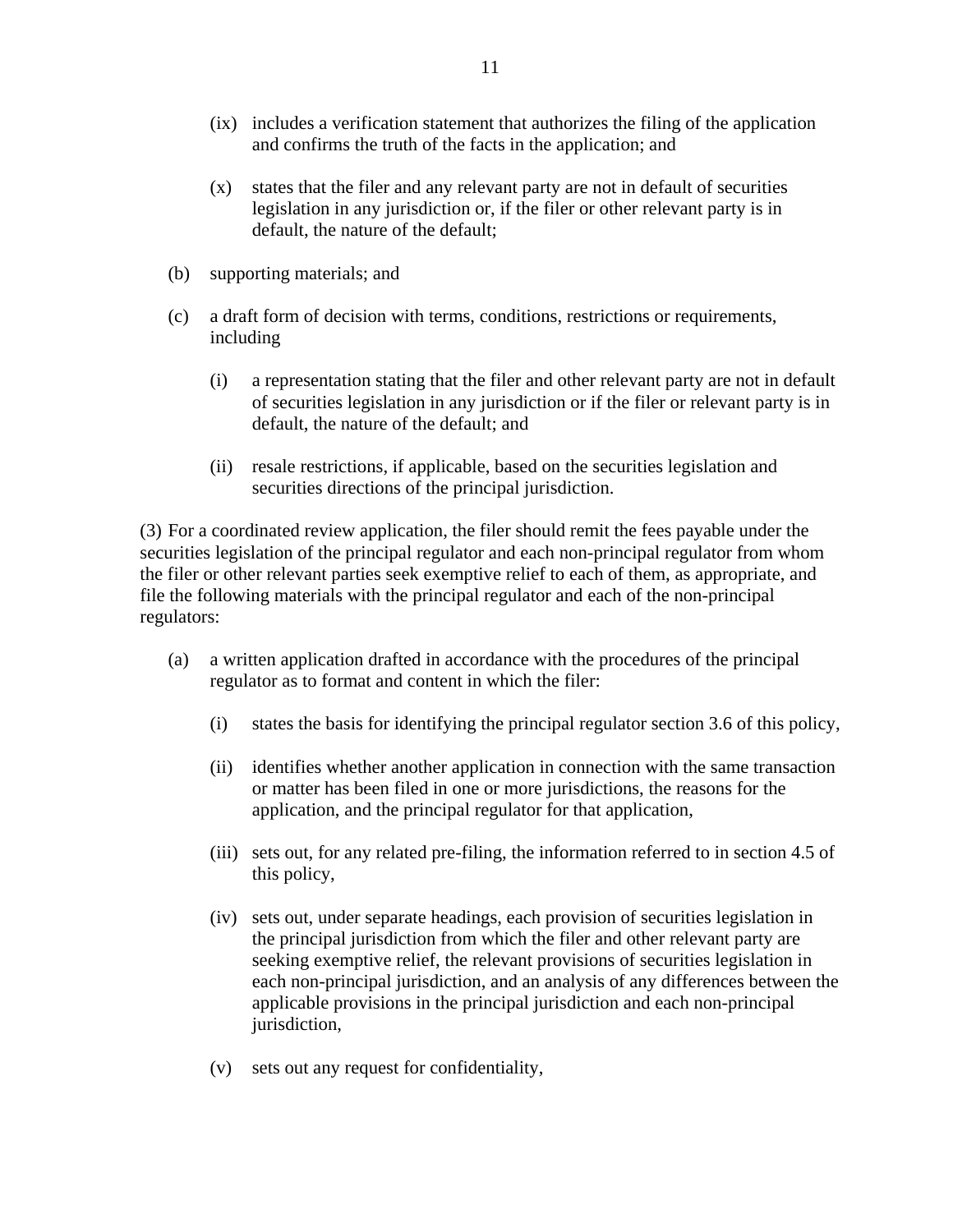- (vi) sets out any request to shorten the review period (see section 6.2(3) of this policy) or the opt-out period (see section 7.2(4) of this policy) and provides supporting reasons,
- (vii) sets out references to previous decisions of the principal regulator or other regulators that would support granting the exemptive relief, or indicates that the exemptive relief sought is novel and has not been previously granted;
- (viii) includes a verification statement that authorizes the filing of the application and confirms the truth of the facts in the application; and
- (ix) states that the filer and any other relevant party are not in default of securities legislation in any jurisdiction or if the filer or other relevant party is in default, the nature of the default;
- (b) supporting materials; and
- (c) a draft form of decision with terms, conditions, restrictions or requirements, including
	- (i) a representation stating that the filer and any other relevant party are not in default of securities legislation in any jurisdiction or if the filer or other relevant party is in default, the nature of the default; and
	- (ii) resale restrictions, if applicable, based on the securities legislation and securities directions of the principal jurisdiction.

(4) For a hybrid application, the filer should pay the fees, file the application with each regulator and, for each type of application, set out the exemption or exemptive relief sought and submit the relevant information and materials, all as described in this section.

(5) A filer should file an application sufficiently in advance of any deadline to ensure that staff have a reasonable opportunity to complete the review and make recommendations for a decision.

(6) A filer making a passport application or a dual application should identify in the application all the exemptions required and give the required notice for all the passport jurisdictions for which section 4.7(1) of MI 11-102 is intended to be relied upon. The notice given under subsection  $(1)(a)(v)$  or  $(2)(a)(v)$  above satisfies the notice requirement of section 4.7(1)(c) of MI 11-102.

(7) A filer seeking exemptive relief in Québec should file a French language version of the draft decision when the AMF is acting as principal regulator.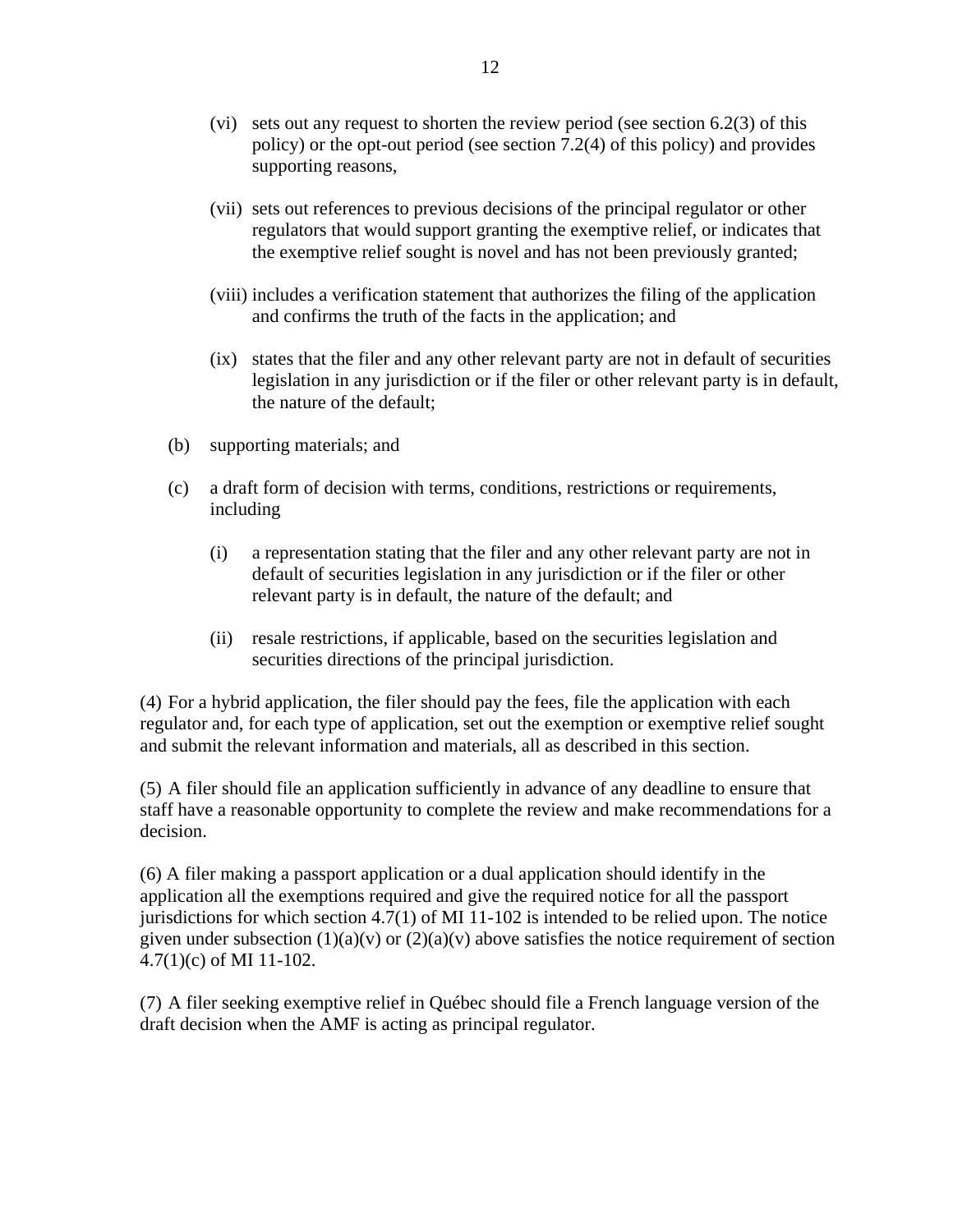<span id="page-14-0"></span>(1) Under section 4.7(1) of MI 11-102, an exemption from a provision of securities legislation listed in Appendix D of that Instrument granted by the principal regulator under a passport application or dual application can become available in a non-principal passport jurisdiction for which the filer did not give the notice referred to in section  $5.2(1)(a)(v)$  or  $5.2(2)(a)(v)$  of this policy in the initial application if certain conditions are met. One of the conditions is that the filer give the notice under section  $4.7(1)(c)$  of MI 11-102 for the additional non-principal passport jurisdiction.

(2) Under section 4.8(1) of MI 11-102, an exemption from a provision of securities legislation that is now listed in Appendix D of that Instrument and that was granted before March 17, 2008 by the regulator in a specified jurisdiction, as defined in that section, can also become available in a non-principal passport jurisdiction if certain conditions are met. One of the conditions is that the filer gives the notice under section  $4.8(1)(c)$  of MI 11-102 for the non-principal passport jurisdiction. Under section 4.8(3), the filer is not required to give this notice if the exemption relates to a CD requirement, as defined in Multilateral Instrument 11-101 *Principal Regulator System*, that is now listed in Appendix D of MI 11- 102 and other conditions are met. For more guidance on section 4.8(1) of MI 11-102, refer to section 9.3 of this policy and section 4.5 of CP 11-102.

(3) For greater certainty, a filer may not rely on section 4.7 or 4.8 of MI 11-102 to obtain an automatic exemption from a provision of Ontario's securities legislation listed in Appendix D of MI 11-102. A filer may rely on section 4.7 and 4.8 of MI 11-102 only in a passport jurisdiction.

(4) The filer should give the notice referred to in subsection (1) to the principal regulator for the initial application and the notice referred to in subsection (2) to the regulator that would be the principal regulator under Part 4 of MI 11-102 if an application were to be made under that Part at the time the notice is given. The notice should

- (a) list each relevant non-principal passport jurisdiction for which notice is given that section 4.7(1) or 4.8(1) of MI 11-102 is intended to be relied upon,
- (b) include the date of the decision of
	- (i) the principal regulator for the initial application, if the notice is given under section 4.7(1)(c) of MI 11-102, or
	- (ii) the regulator of the specified jurisdiction that granted the application, if the notice is given under section 4.8(1)(c) of MI 11-102,
- (c) include the citation for the regulator's decision,
- (d) describe the exemption the regulator granted, and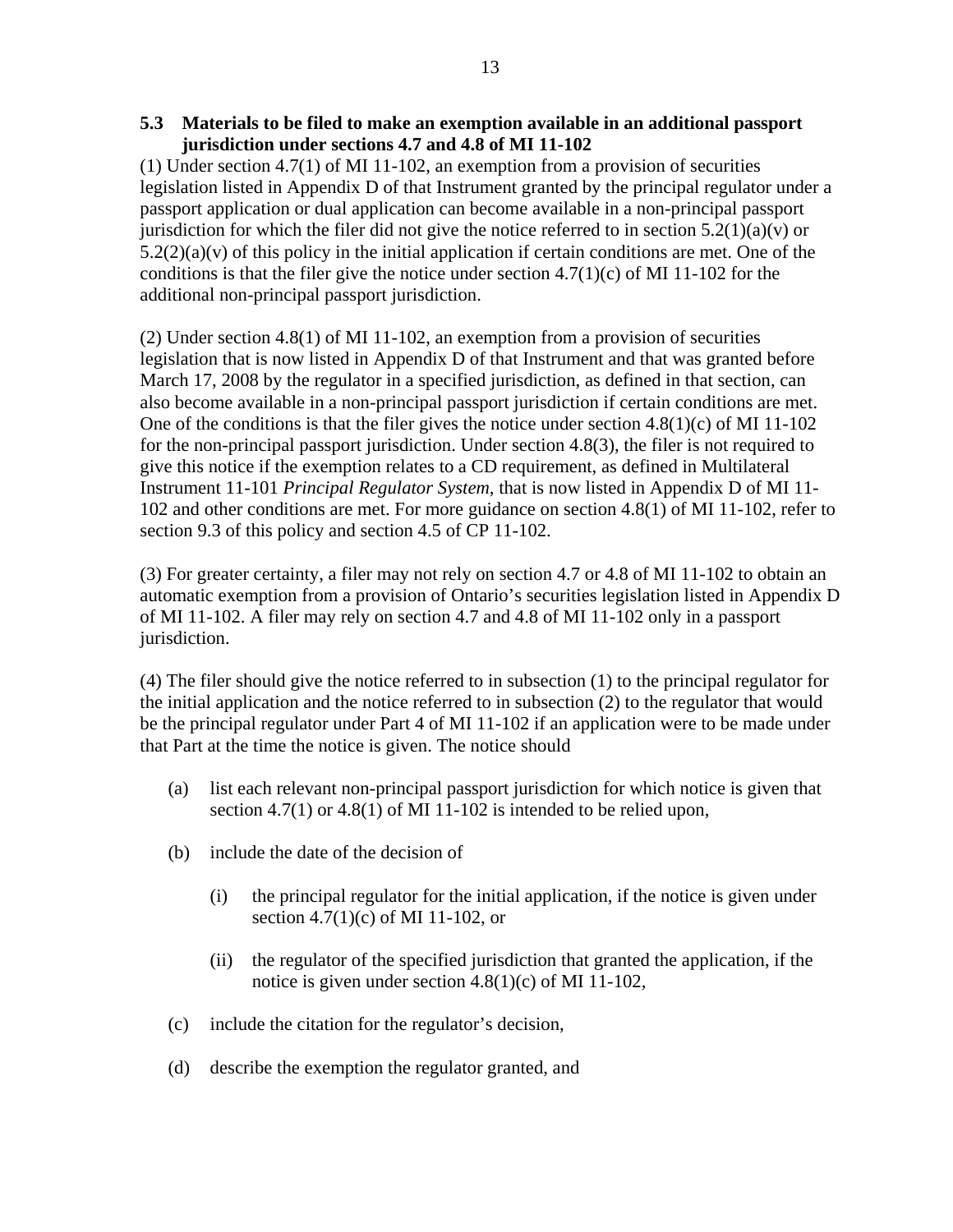<span id="page-15-0"></span>(e) confirm that the exemption is still in effect.

(5) If an exemption sought in a passport application or a dual application is required in a nonprincipal jurisdiction at the time the filer files the application, but the filer does not give the notice required under section 4.7(1)(c) of MI 11-102 for that jurisdiction until after the principal regulator grants the exemption, the regulator of the non-principal passport jurisdiction will take appropriate action. This could include removing the exemption, in which case the filer would have an opportunity to be heard in that jurisdiction in appropriate circumstances.

(6) The regulator that receives the notice referred to in subsection (1) or (2) will send a copy of the notice and its decision to the regulator in the relevant non-principal passport jurisdiction.

## **5.4 Request for confidentiality**

(1) A filer requesting that the regulators hold an application and supporting materials in confidence during the application review process should provide a substantive reason for the request in its application.

(2) If a filer is requesting that the regulators hold the application, supporting materials, or decision in confidence after the effective date of the decision, the filer should describe the request for confidentiality separately in its application, and pay any required fee:

- (a) in the principal jurisdiction, if the filer is making a passport application,
- (b) in the principal jurisdiction and in Ontario, if the filer is making a dual application, or
- (c) in each jurisdiction, if the filer is making a coordinated review application.

(3) Any request for confidentiality should explain why the request is reasonable in the circumstances and not prejudicial to the public interest and when any decision granting confidentiality could expire.

(4) Communications on requests for confidentiality will normally take place by e-mail. If a filer is concerned with this practice, the filer may request in the application that all communications take place by facsimile or telephone.

**5.5 Filing –** A filer should send the application materials in paper together with the fees to

- (a) the principal regulator, in the case of a passport application,
- (b) the principal regulator and the OSC, in the case of a dual application, or
- (c) each regulator from which the filer seeks exemptive relief, in the case of a coordinated review application.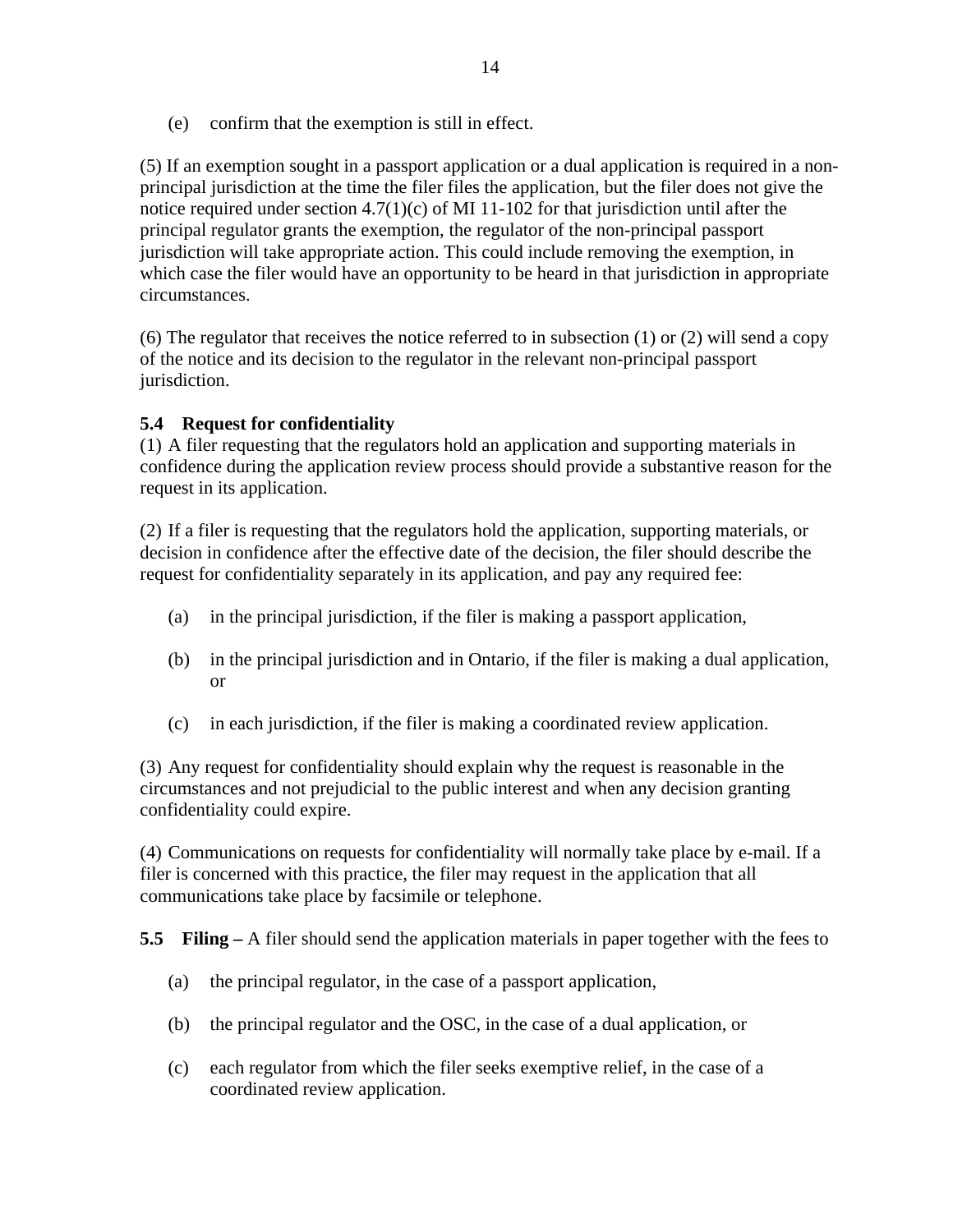<span id="page-16-0"></span>The filer should also provide an electronic copy of the application materials, including the draft decision document, by e-mail or on CD ROM. Filing the application concurrently in all required jurisdictions will make it easier for the principal regulator and non-principal regulators, if applicable, to process the application expeditiously. In British Columbia, an electronic filing system is available for filing and tracking exemptive relief applications. Filers should file an application in British Columbia using that system instead of e-mail. Filers should file applications related to National Instrument 81-102 *Mutual Funds* on SEDAR.

Filers should send pre-filing and application materials by e-mail using the relevant address or addresses listed below:

| <b>British Columbia</b>      | www.bcsc.bc.ca (click on BCSC e-services and follow the steps) |
|------------------------------|----------------------------------------------------------------|
| <b>Alberta</b>               | legalapplications@seccom.ab.ca                                 |
| Saskatchewan                 | exemptions@sfsc.gov.sk.ca                                      |
| Manitoba                     | exemptions.msc@gov.mb.ca                                       |
| Ontario                      | applications@osc.gov.on.ca                                     |
| Québec                       | Dispenses-Passeport@lautorite.qc.ca                            |
| New Brunswick                | Passport-passeport@nbsc-cvmnb.ca                               |
| Nova Scotia                  | nsscexemptions@gov.ns.ca                                       |
| Prince Edward Island         | $CCIS@gov.$ pe.ca                                              |
| Newfoundland and             |                                                                |
| Labrador                     | securities exemptions $@$ gov.nl.ca                            |
| Yukon                        | Corporate affairs @gov.yk.ca                                   |
| <b>Northwest Territories</b> | SecuritiesRegistry@gov.nt.ca                                   |
| Nunavut                      | legal registries@gov.nu.ca                                     |

**5.6 Incomplete or deficient material –** If the filer's materials are deficient or incomplete, the principal regulator may ask the filer to file an amended application. This will likely delay the review of the application.

### **5.7 Acknowledgment of receipt of filing**

(1) After the principal regulator receives a complete and adequate application, the principal regulator will send the filer an acknowledgment of receipt of the application. The principal regulator will send a copy of the acknowledgement to any other regulator with whom the filer has filed the application. The acknowledgement will identify the name, phone number, fax number and e-mail address of the individual reviewing the application.

(2) For a dual application, coordinated review application or hybrid application, the principal regulator will tell the filer, in the acknowledgement, the end date of the review period identified in section 6.2(3) of this policy.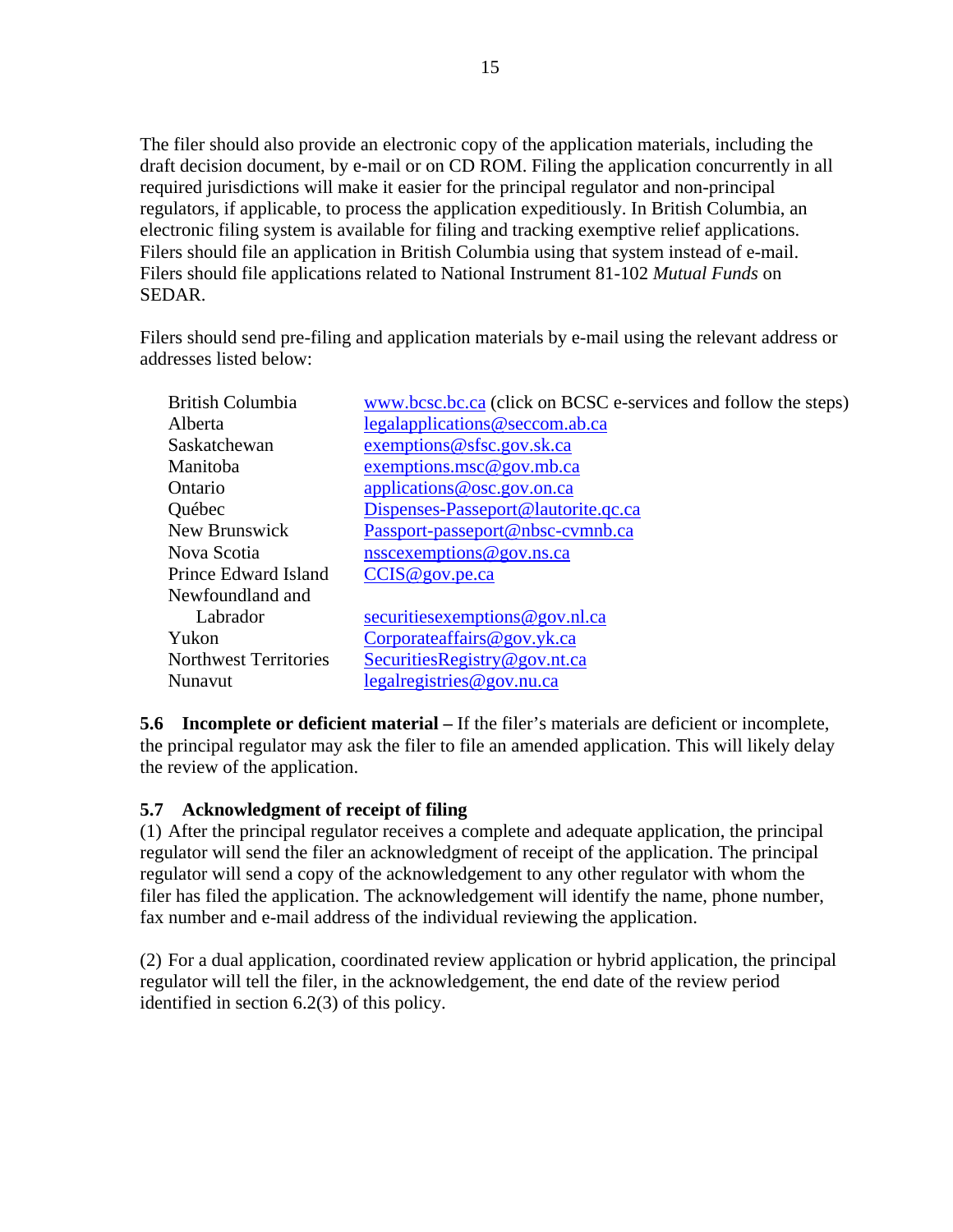## <span id="page-17-0"></span>**5.8 Withdrawal or abandonment of application**

(1) If a filer withdraws an application at any time during the process, the filer is responsible for notifying the principal regulator and any non-principal regulator with whom the filer filed the application and for providing an explanation of the withdrawal.

(2) If at any time during the review process, the principal regulator determines that a filer has abandoned an application, the principal regulator will notify the filer that it will mark the application as "abandoned". In that case, the principal regulator will close the file without further notice to the filer unless the filer provides acceptable reasons not to close the file in writing within 10 business days. If the filer does not, the principal regulator will notify the filer and any non-principal regulator with whom the filer filed the application that the principal regulator has closed the file.

# **PART 6 REVIEW OF MATERIALS**

## **6.1 Review of passport application**

(1) The principal regulator will review any passport application in accordance with its securities legislation and securities directions and based on its review procedures, analysis and considering previous decisions.

(2) The filer will deal only with the principal regulator, who will provide comments to and receive responses from the filer.

## **6.2 Review and processing of dual application or coordinated review application**

(1) The principal regulator will review any dual application or coordinated review application in accordance with its securities legislation and securities directions, based on its review procedures, analysis and considering previous decisions. The principal regulator will consider any comments from a non-principal regulator with whom the filer filed the application. Please refer to section 5.2(2) of this policy for guidance on the non-principal regulator with whom a filer should file a dual application, and to section 5.2(3) for similar guidance for a coordinated review application.

(2) The filer will generally deal only with the principal regulator, who will be responsible for providing comments to the filer once it has considered the comments from the non-principal regulators and completed its own review. However, in exceptional circumstances, the principal regulator may refer the filer to a non-principal regulator with whom the filer has filed the application.

(3) A non-principal regulator with whom the filer has filed the application will have seven business days from receiving the acknowledgement referred to in section 5.7(1) of this policy to review the application. In exceptional circumstances, if the filer filed the dual application or coordinated review application concurrently in the non-principal jurisdictions and shows that it is necessary and reasonable in the circumstances for the application to receive immediate attention, the principal regulator may abridge the review period. A non-principal regulator that disagrees with abridging the review period may notify the filer and the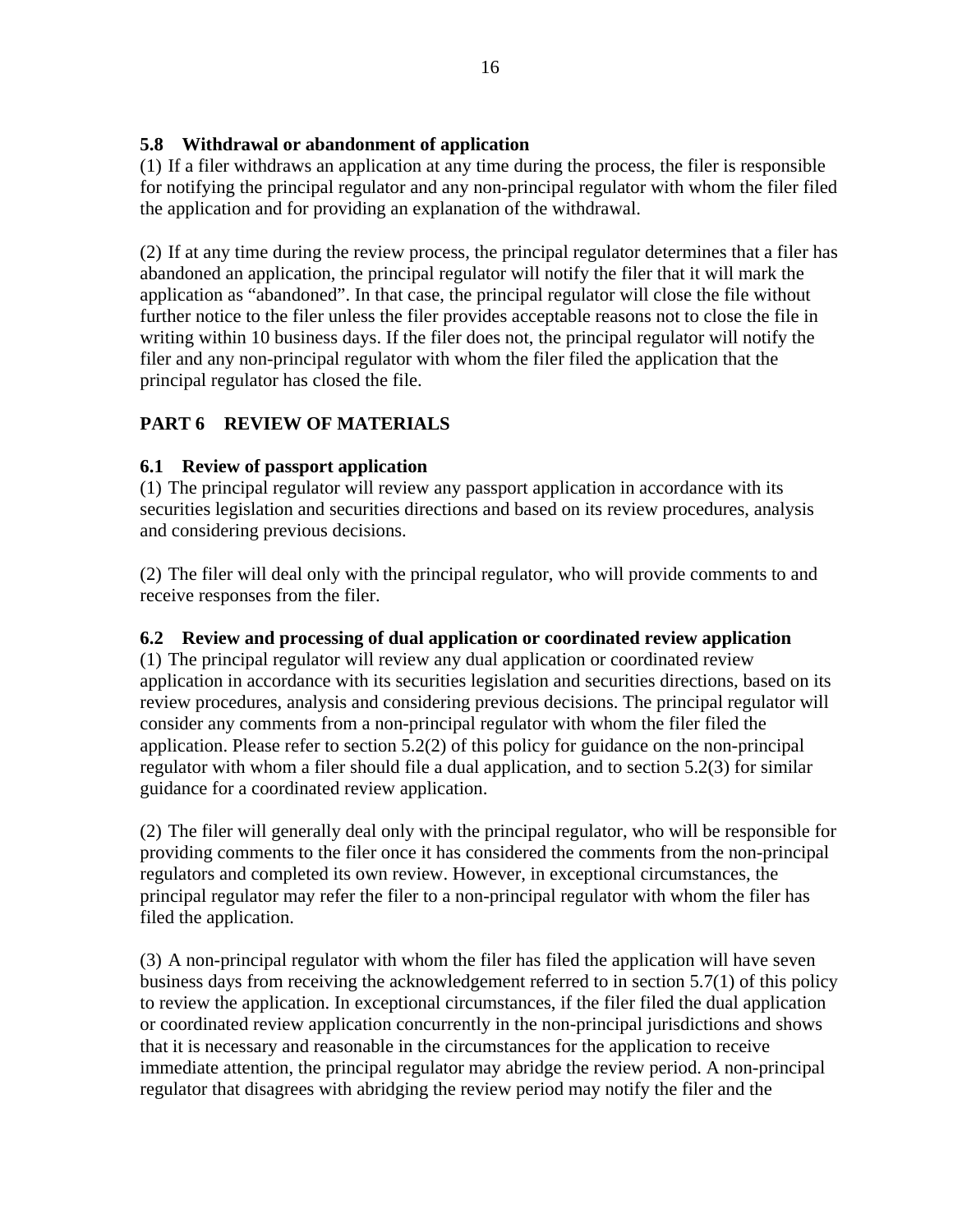principal regulator and request the filer to withdraw the application in that jurisdiction. In

that case, the application will proceed as a local application without the need to file a new application and pay any additional related fees.

(4) Exceptional circumstances when the principal regulator may abridge the review period include:

- (a) where exemptive relief is sought for a contested take-over bid and delay would prejudice the filer's position, and
- (b) other situations in which the filer is responding to a critical event beyond its control and could not have applied for the exemptive relief earlier.
- (5) Unless the filer provides compelling reasons as to why it did not start the application process sooner, the principal regulator will not consider the following circumstances as exceptional:
	- (a) the mailing of a management information circular for a scheduled meeting of security holders to consider a transaction,
	- (b) the filing of a prospectus where the receipt for the prospectus cannot evidence the exemptive relief,
	- (c) the closing of a transaction,
	- (d) the filing of a continuous disclosure document shortly before the date on which its filing is required, or
	- (e) other situations in which the deadline was known before filing the application and the filer could have filed the application earlier.

While staff will attempt to accommodate transaction timing where possible, filers planning time-sensitive transactions should build sufficient regulatory approval time into their transaction schedules.

The fact that a filer may consider an application as routine is not a compelling argument for requesting an abridgement.

(6) Filers should provide sufficient information in an application to enable staff to assess how quickly they should handle the application. For example, if the filer has committed to take certain steps by a specific date and needs to have staff's view or a decision by that date, the filer should explain why staff's view or the exemptive relief is required by the specific date and identify these time constraints in its application.

(7) A non-principal regulator with whom the filer has filed the dual application or coordinated review application will advise the principal regulator, before the expiration of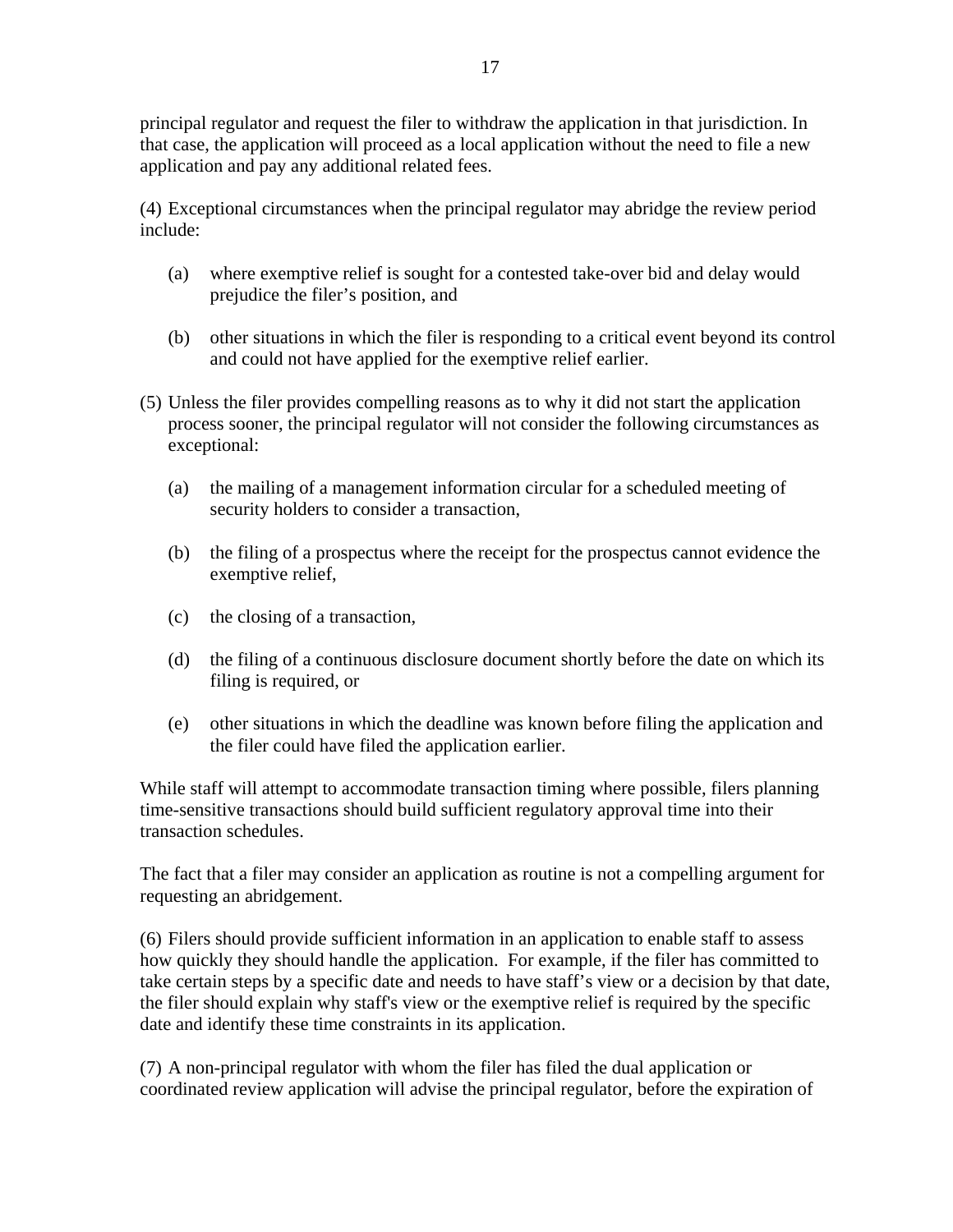<span id="page-19-0"></span>the review period, of any substantive issues that, if left unresolved, would cause staff to recommend that the non-principal regulator opt out of the review. The principal regulator may assume that a non-principal regulator does not have comments on the application if the principal regulator does not receive them within the review period.

(8) A non-principal regulator with whom the filer has filed the dual application or coordinated review application will notify the filer and the principal regulator and request that the filer withdraw the application if staff of the non-principal regulator think that no exemptive relief is required under its securities legislation.

# **PART 7 DECISION-MAKING PROCESS**

## **7.1 Passport application**

(1) After completing the review process and after considering the recommendation of its staff, the principal regulator will determine whether to grant or deny the exemption a filer sought in a passport application.

(2) If the principal regulator is not prepared to grant the exemption a filer sought in its passport application based on the information before it, it will notify the filer accordingly.

(3) If a filer receives a notice under subsection (2) and this process is available in the principal jurisdiction, the filer may request the opportunity to appear before, and make submissions to, the principal regulator.

## **7.2 Dual application or coordinated review application**

(1) After completing the review process and after considering the recommendation of its staff, the principal regulator will determine whether to grant or deny the exemption a filer sought in a dual application or the exemptive relief the filer sought in a coordinated review application and immediately circulate its decision to the non-principal regulators with whom the filer filed the application.

(2) Each non-principal regulator with whom the filer filed the dual application or coordinated review application will have five business days from receipt of the principal regulator's decision to confirm whether it has made the same decision and is opting in or is opting out of the dual review or coordinated review.

(3) If the non-principal regulator is silent, the principal regulator will consider that the nonprincipal regulator has opted out.

(4) If the filer shows that it is necessary and reasonable in the circumstances, the principal regulator may request, but cannot require, the non-principal regulators to abridge the opt-out period. In some circumstances, abridging the opt-out period may not be feasible. For example, in many jurisdictions, only a panel of the regulator that convenes according to a schedule can make some types of decisions.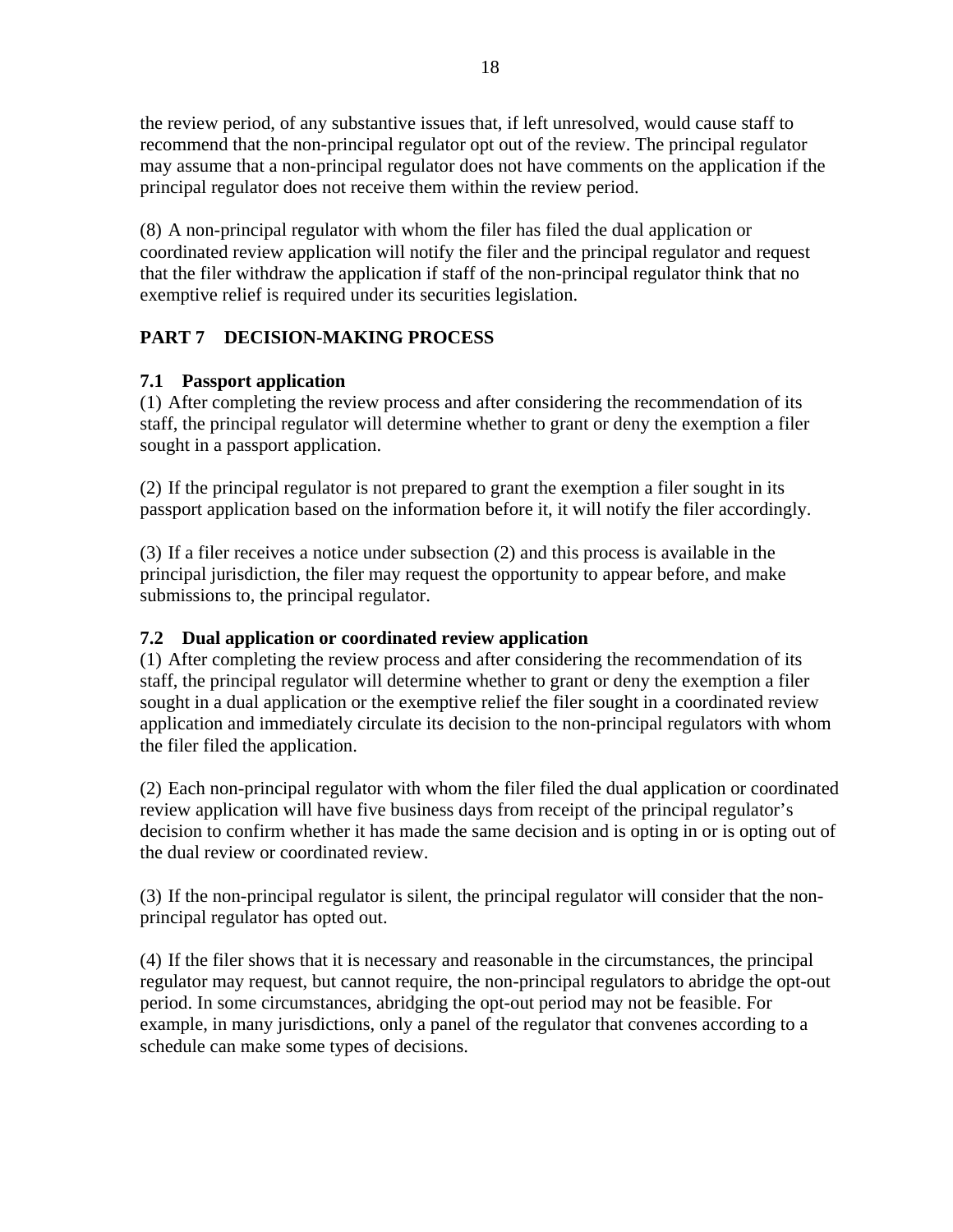<span id="page-20-0"></span>(5) The principal regulator will not send the filer a decision for a dual application or coordinated review application before the earlier of

- (a) the expiry of the opt-out period, or
- (b) receipt from a non-principal regulator with whom the filer filed the application of the confirmation referred to in subsection (2).

(6) If the principal regulator is not prepared to grant the exemption a filer sought in its dual application or the exemptive relief the filer sought in its coordinated review application based on the information before it, it will notify the filer and all non-principal regulators with whom the filer filed the application.

(7) If a filer receives a notice under subsection (6) and this process is available in the principal jurisdiction, the filer may request the opportunity to appear before, and make submissions to, the principal regulator. The principal regulator may hold a hearing on its own, or jointly or concurrently with the non-principal regulators with whom the filer filed the application. After the hearing, the principal regulator will send a copy of the decision to the filer and all non-principal regulators with whom the filer filed the application.

(8) A non-principal regulator electing to opt out will notify the filer, the principal regulator and any other non-principal regulator with whom the filer filed the application and give its reasons for opting out. The filer may deal directly with the non-principal regulator to resolve outstanding issues and obtain a decision without having to file a new application or pay any additional related fees. If the filer and non-principal regulator resolve all outstanding issues, the non-principal regulator may opt back into the dual review or coordinated review by notifying the principal regulator and the other non-principal regulators with whom the filer filed the application within the opt-out period referred to in subsection (2).

## **PART 8 DECISION**

## **8.1 Effect of decision made under passport application**

(1) The decision of the principal regulator under a passport application to grant an exemption from a provision of securities legislation listed below the name of the principal jurisdiction in Appendix D of MI 11-102 is the decision of the principal regulator. Under MI 11-102, a filer is automatically exempt from the equivalent provision of each notified passport jurisdiction as a result of the principal regulator for the application granting the exemption.

(2) Except in the circumstances described in section 5.3(1) or (2) of this policy, the exemption is effective in each notified passport jurisdiction on the date of the principal regulator's decision (even if the regulator in the notified passport jurisdiction is closed on that date). In the circumstances described in section 5.3(1) of this policy, the exemption is effective in the relevant non-principal passport jurisdiction on the date the filer gives the notice under section  $4.7(1)(c)$  or  $4.8(1)(c)$  of MI 11-102 for that jurisdiction (even if the regulator in that jurisdiction is closed on that date).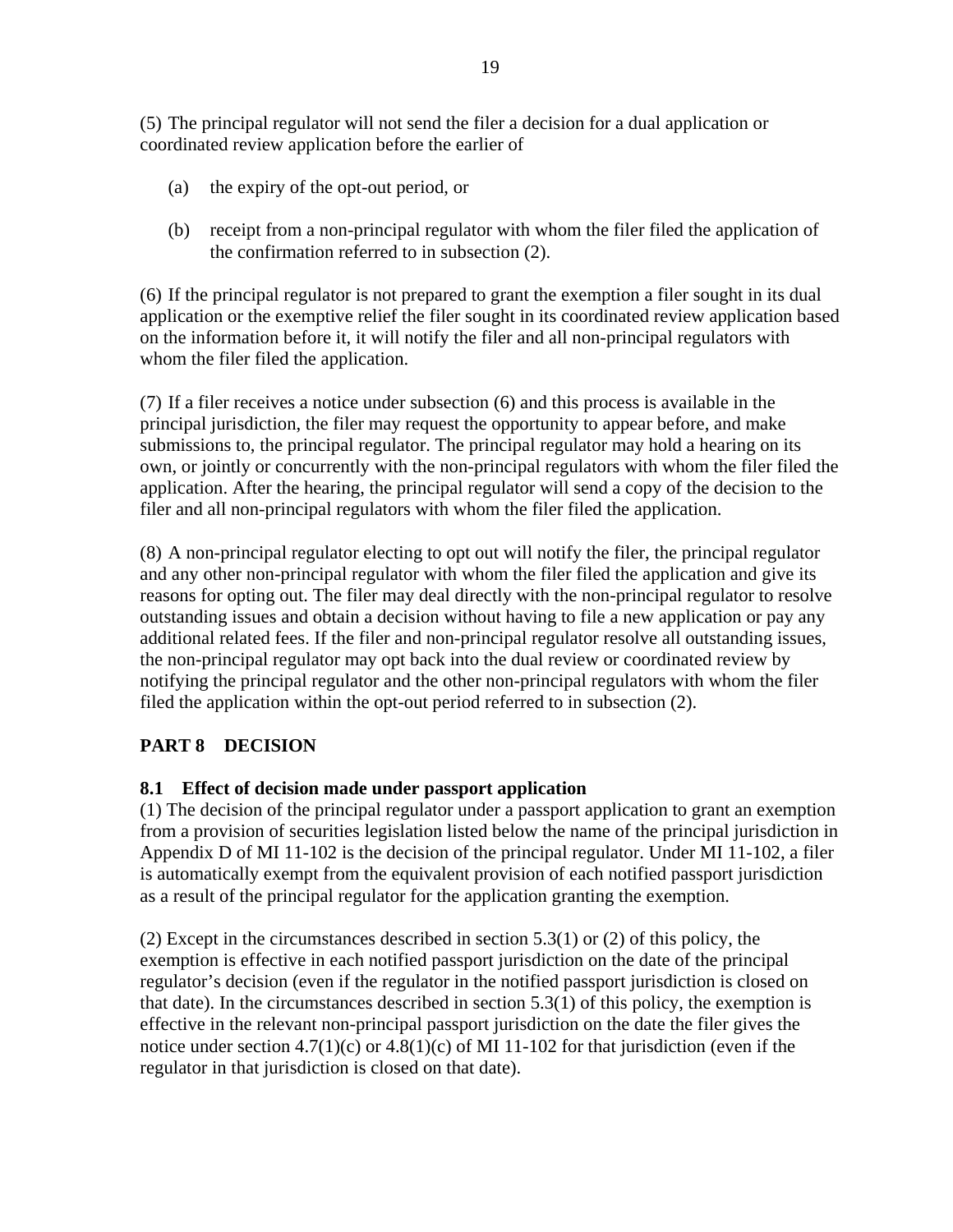## <span id="page-21-0"></span>**8.2 Effect of decision made under dual application**

(1) The decision of the principal regulator under a dual application to grant an exemption from a provision of securities legislation listed below the name of the principal jurisdiction in Appendix D of MI 11-102 is the decision of the principal regulator. Under MI 11-102, a filer is automatically exempt from an equivalent provision of each notified passport jurisdiction as a result of the principal regulator for the application granting the exemption. The decision of the principal regulator under a dual application also evidences the OSC's decision, if the OSC has confirmed that it has made the same decision as the principal regulator.

(2) The principal regulator will not issue the decision until the earlier of

- (a) the date that the OSC confirms that it has made the same decision as the principal regulator, or
- (b) the date the opt-out period referred to in section  $7.2(2)$  of this policy has expired.

## **8.3 Effect of decision made under coordinated review application**

(1) The decision of the principal regulator under a coordinated review application to grant exemptive relief from a provision of securities legislation in the principal jurisdiction is the decision of the principal regulator and evidences the decision of each non-principal regulator that has confirmed that it has made the same decision as the principal regulator.

(2) The principal regulator will not issue the decision until the earlier of

- (a) the date that the principal regulator has received confirmation from each nonprincipal regulator that it has made the same decision as the principal regulator, or
- (b) the date the opt-out period referred to in section  $7.2(2)$  of this policy has expired.

## **8.4 Listing non-principal jurisdictions**

(1) For convenience, the decision of the principal regulator on a passport application or a dual application will refer to the notified passport jurisdictions, but it is the filer's responsibility to ensure that it gives the required notice for each jurisdiction for which section 4.7(1) of MI 11-102 is intended to be relied upon.

(2) The decision of the principal regulator on a dual application or a coordinated review application will contain wording that makes it clear that the decision evidences and sets out the decision of each non-principal regulator that has made the same decision as the principal regulator.

(3) For a coordinated review application for which Québec is not the principal jurisdiction, the AMF will issue a local decision concurrently with and in addition to the principal regulator's decision. The AMF decision will contain the same terms and conditions as the principal regulator's decision. No other local regulator will issue a local decision.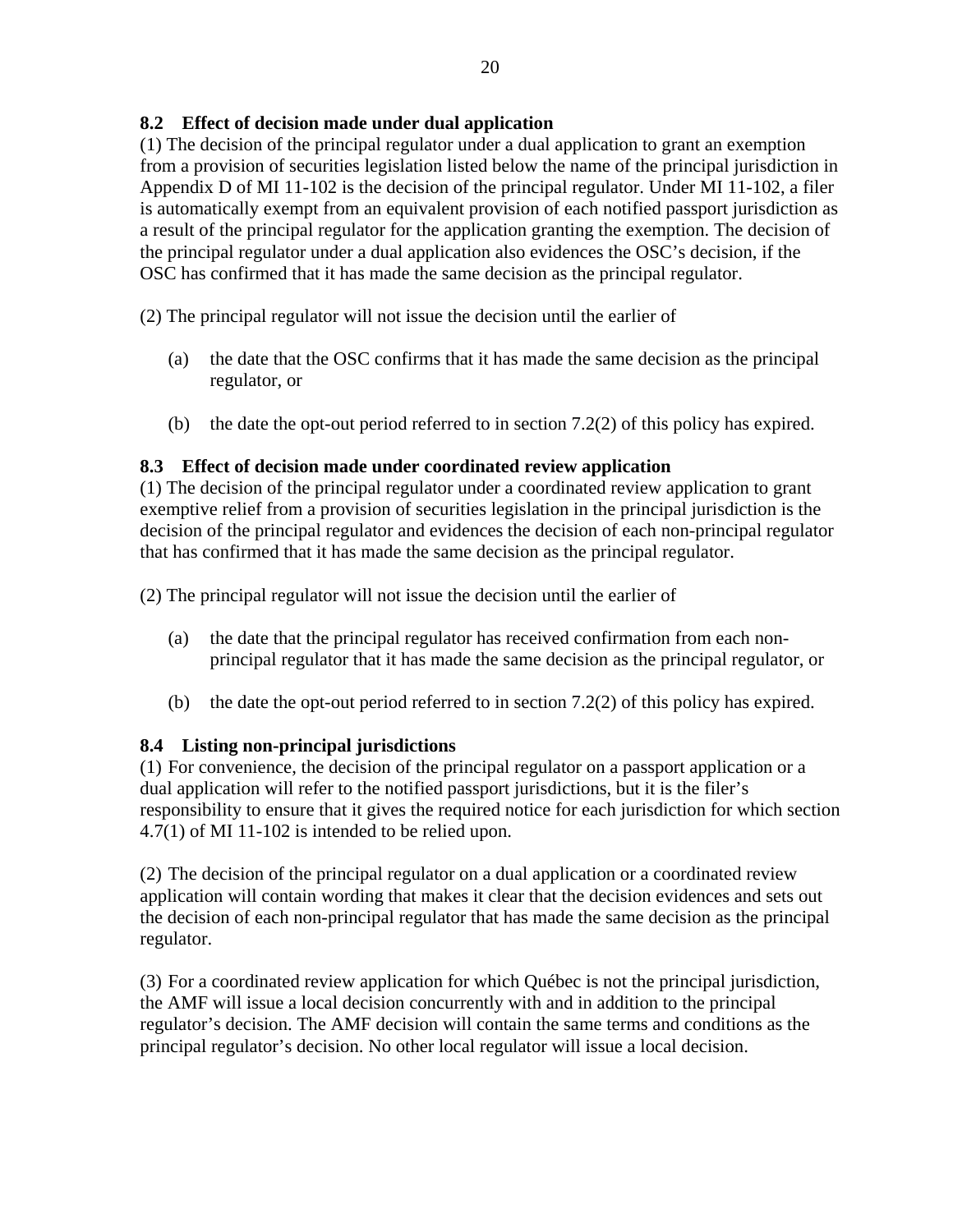### <span id="page-22-0"></span>**8.5 Form of decision**

- (1) Except as described in subsection (2), the decision will be in the form set out in:
	- (a) Annex A, for a passport application,
	- (b) Annex B, for a dual application,
	- (c) Annex C, for a coordinated review application, or
	- (d) Annex D, for a hybrid application.

(2) A principal regulator may issue a less formal decision where it is appropriate.

(3) If the decision is to deny the exemptive relief, the decision will set out reasons.

**8.6 Issuance of decision –** The principal regulator will send the decision to the filer and to all non-principal regulators.

## **PART 9 EFFECTIVE DATE AND TRANSITION**

## **9.1 Effective date**

This policy comes into effect on March 17, 2008.

## **9.2 Exemptive relief applications filed before March 17, 2008**

The process set out in National Policy 12-201 *Mutual Reliance Review System for Exemptive Relief Applications* will continue to apply to an exemptive relief application and any related pre-filing filed in multiple jurisdictions before March 17, 2008.

## **9.3 Availability of passport for exemptions applied for before March 17, 2008**

(1) Section 4.8(1) of MI 11-102 provides that an exemption from the equivalent provision is automatically available in the local jurisdiction if

- (a) an application was made in a specified jurisdiction before March 17, 2008 for an exemption from a provision of securities legislation that is now listed in Appendix D of MI 11-102,
- (b) the regulator in the specified jurisdiction granted the exemption before, on or after March 17, 2008, and
- (c) certain other conditions are met, including giving the required notice for the additional non-principal passport jurisdiction; refer to section 5.3 of this policy for information on where to give the required notice and what information the notice should contain.

(2) A specified jurisdiction for purposes of section 4.8 of MI 11-102 is a principal jurisdiction under Multilateral Instrument 11-101 *Principal Regulator System*. Therefore,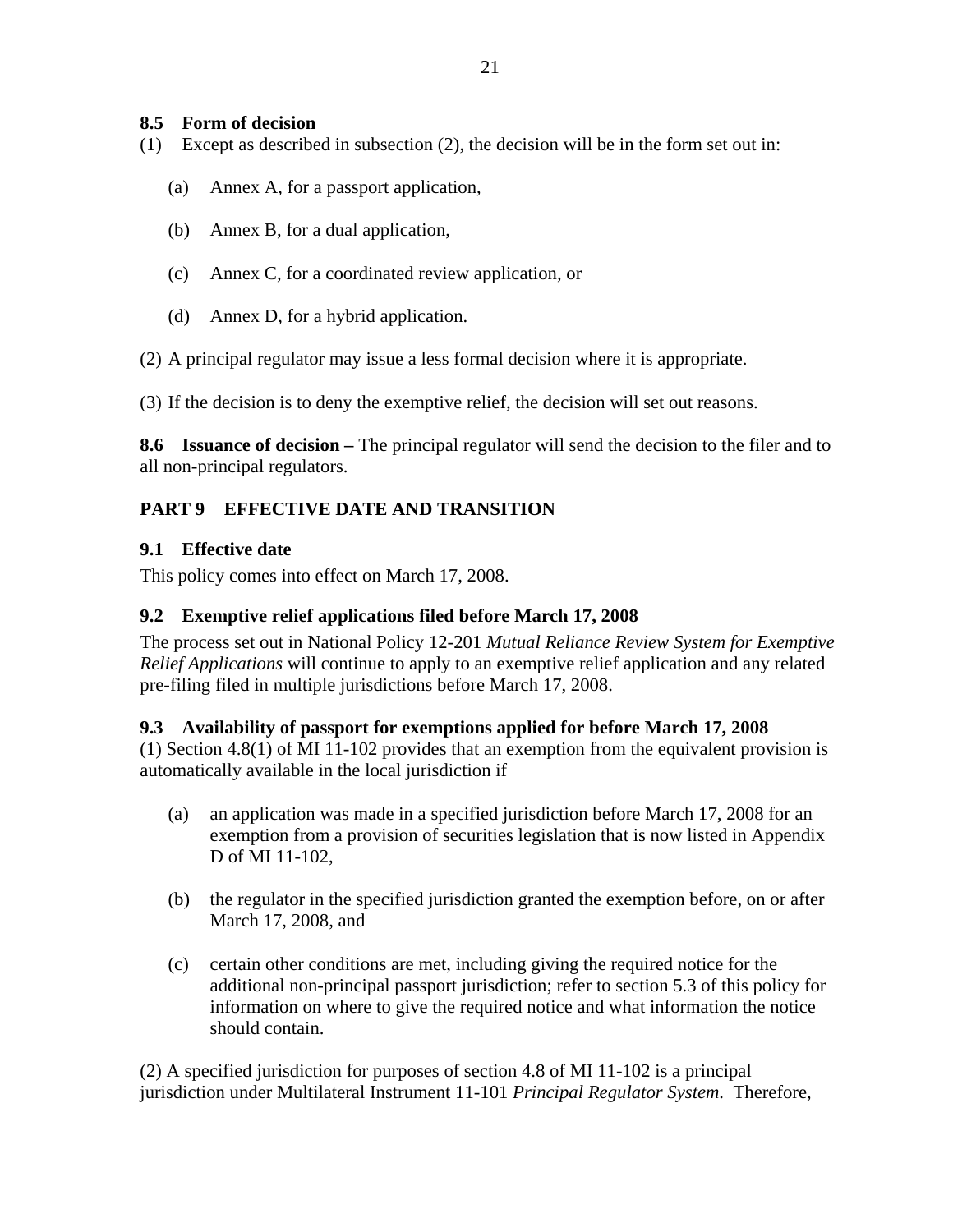section 4.8(1) applies to an exemption from a CD requirement, as defined in Multilateral Instrument 11-101 *Principal Regulator System*, which the principal regulator under that Instrument granted to a reporting issuer before March 17, 2008 if the exemption relates to a CD requirement that is now listed in Appendix D of MI 11-102. In this case, however, section 4.8(3) exempts a reporting issuer from having to give the notice required in section 4.8(1)(c). Refer to section 4.5 of the CP 11-102 for guidance on the effect of section 4.8 of MI 11-102.

(3) For greater certainty, a filer may not rely on section 4.8 of MI 11-102 to obtain an automatic exemption from a provision of Ontario's securities legislation listed in Appendix D of MI 11-102. A filer may rely on section 4.8 of MI 11-102 only in a passport jurisdiction.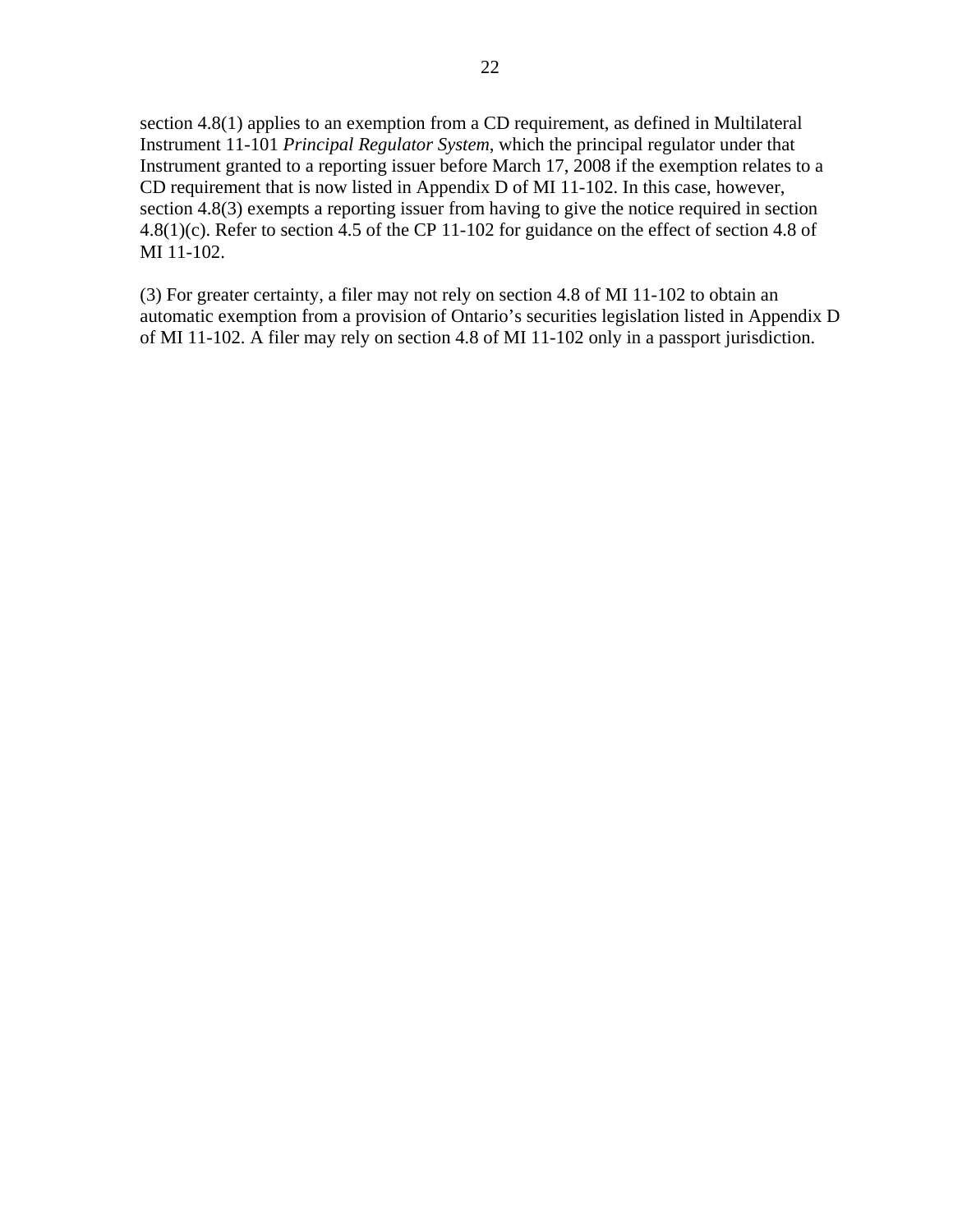### **Annex A**

### **Form of decision for passport application**

### <span id="page-24-0"></span>[Citation:[**neutral citation**] [**Date of decision**]]

In the Matter of the Securities Legislation of **[name of principal jurisdiction]** (the Jurisdiction)

and

## In the Matter of **the Process for Exemptive Relief Applications in Multiple Jurisdictions**

and

## In the Matter of **[name(s) of filer(s) and other relevant parties, including definitions as required]** (the Filer(s))

### Decision

### **Background**

The principal regulator in the Jurisdiction has received an application from the Filer(s) for a decision under the securities legislation of the Jurisdiction of the principal regulator (the Legislation) for [**describe the exemption sought (the Exemption Sought ) by referring to the relevant requirement(s) or provision(s) listed in the first column of Appendix D to MI 11-102.]**

Under the Process for Exemptive Relief Applications in Multiple Jurisdictions (for a passport application):

- (a) the **[name of the principal regulator]** is the principal regulator for this application, and
- (b) the Filer(s) has (have) provided notice that section  $4.7(1)$  of Multilateral Instrument 11-102 *Passport System* (MI 11-102) is intended to be relied upon in **[names of non-principal passport jurisdictions]**.

### **Interpretation**

Terms defined in National Instrument 14-101 *Definitions* and MI 11-102 have the same meaning if used in this decision, unless otherwise defined. [**Add additional definitions here.**]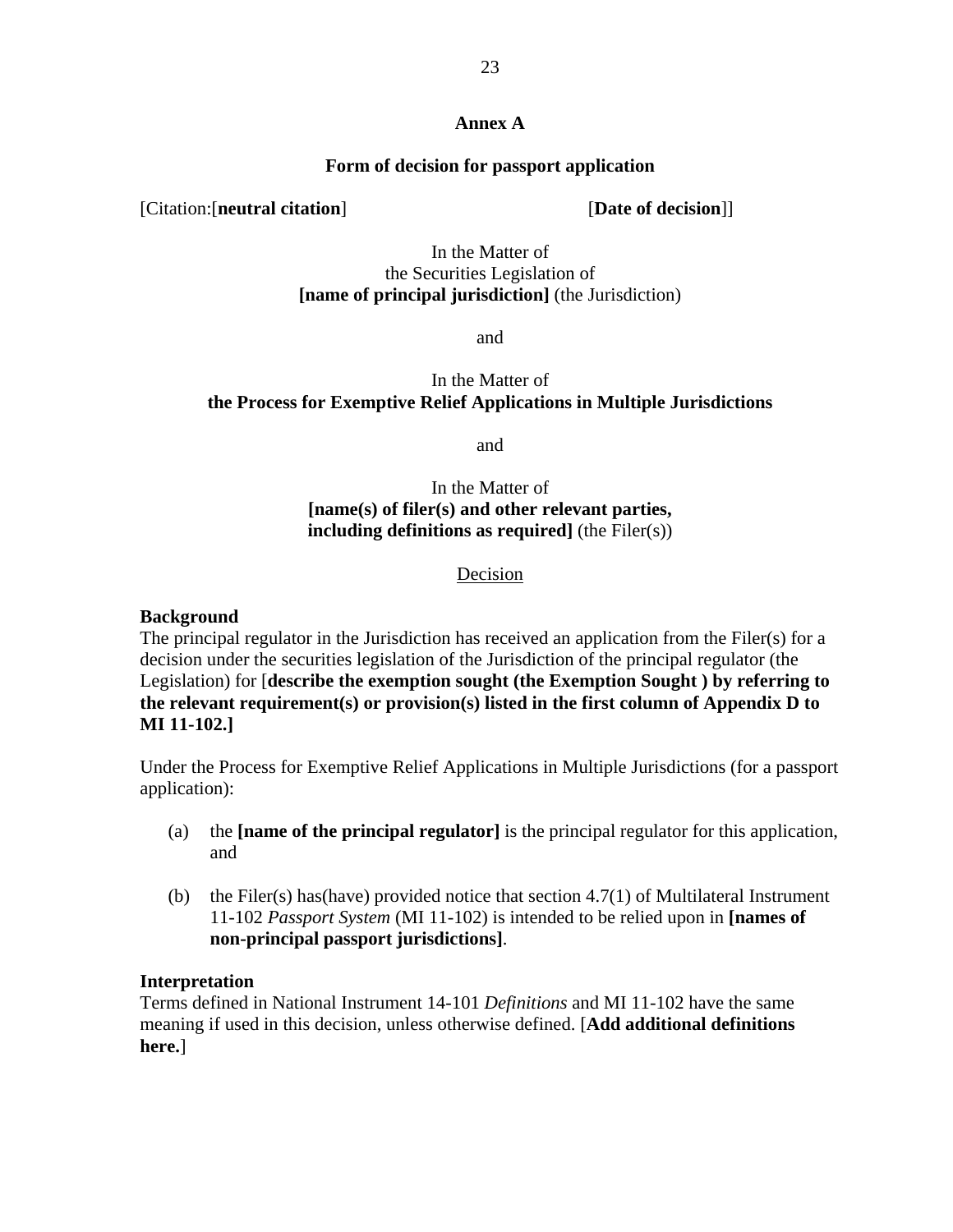### **Representations**

This decision is based on the following facts represented by the Filer(s):

**[Insert material representations necessary to explain why the principal regulator came to this decision. Include the location of the Filer's head office and, if appropriate, the connecting factor the filer used to identify the principal regulator for the application. State that the filer and any other relevant party is not in default of securities legislation in any jurisdiction or, if the filer or other relevant party is in default, set out the nature of the default.]** 

### **Decision**

The principal regulator is satisfied that the decision meets the test set out in the Legislation for the principal regulator to make the decision.

The decision of the principal regulator under the Legislation is that the Exemption Sought is granted provided that:

**[Insert numbered terms, conditions, restrictions or requirements. These should include references to the relevant requirement(s) or provision(s) listed in the first column of Appendix D to MI 11-102.]** 

**[If any exemption has an effective date after the date of the decision, state here.]** 

**(Name of signatory for the principal regulator)** 

**(Title)**

**(Name of principal regulator)**

(*justify signature block*)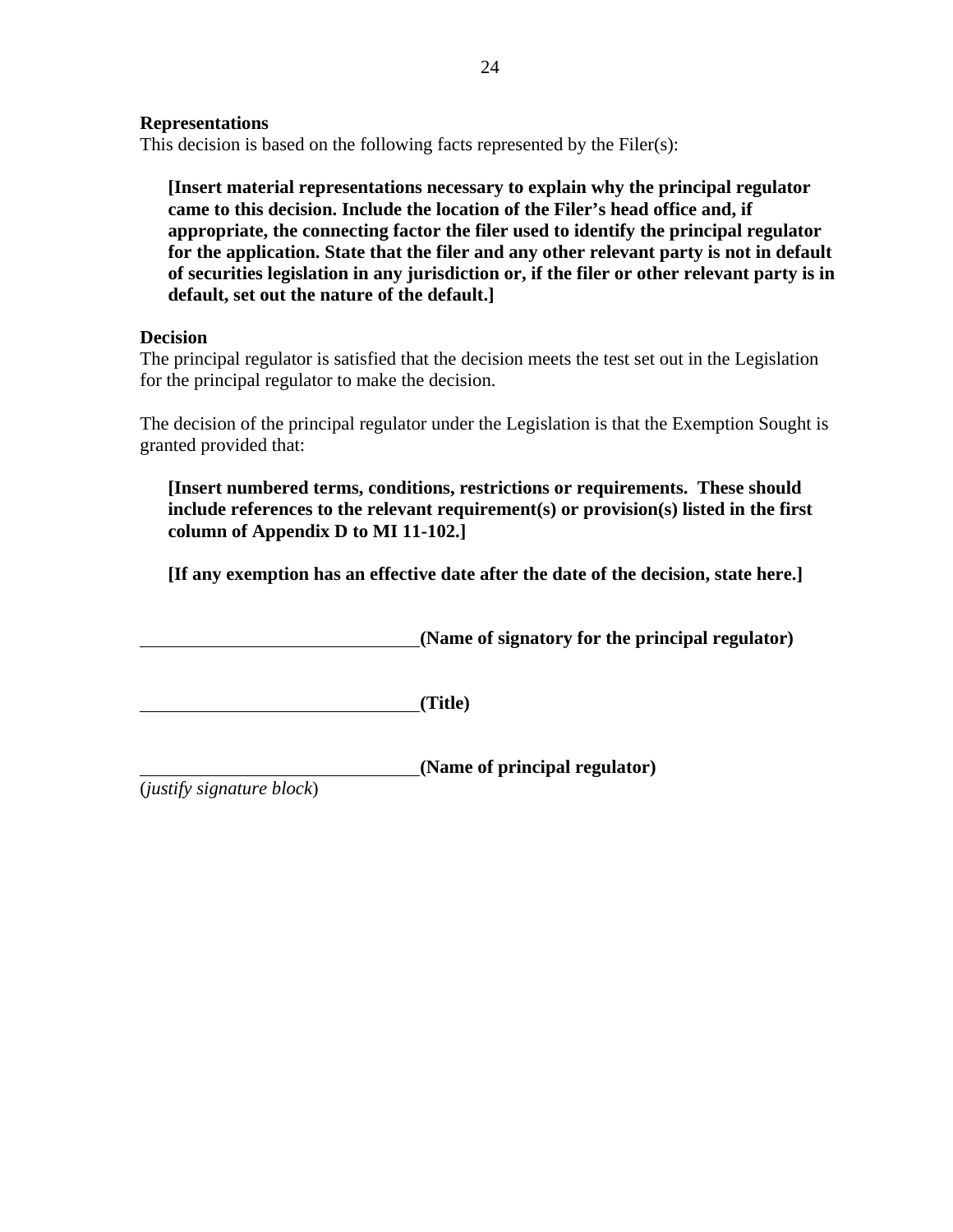### **Annex B**

### **Form of decision for a dual application**

### <span id="page-26-0"></span>[Citation:[**neutral citation**] [**Date of decision**]]

In the Matter of the Securities Legislation of **[name of principal jurisdiction]** and Ontario (the Jurisdictions)

and

### In the Matter of **the Process for Exemptive Relief Applications in Multiple Jurisdictions**

and

## In the Matter of **[name(s) of filer(s) and other relevant parties, including definitions as required]** (the Filer(s))

### Decision

### **Background**

The securities regulatory authority or regulator in each of the Jurisdictions (Decision Maker) has received an application from the Filer(s) for a decision under the securities legislation of the Jurisdictions (the Legislation) for [**describe the exemption sought (the Exemption Sought) by referring to the relevant requirement(s) or provision(s) listed in the first column of Appendix D to MI 11-102.]**

Under the Process for Exemptive Relief Applications in Multiple Jurisdictions (for a dual application):

- (a) the **[name of the principal regulator]** is the principal regulator for this application,
- (b) the Filer(s) has (have) provided notice that section  $4.7(1)$  of Multilateral Instrument 11-102 *Passport System* (MI 11-102) is intended to be relied upon in **[names of non-principal passport jurisdictions]**, and
- (c) the decision is the decision of the principal regulator and evidences the decision of the securities regulatory authority or regulator in Ontario.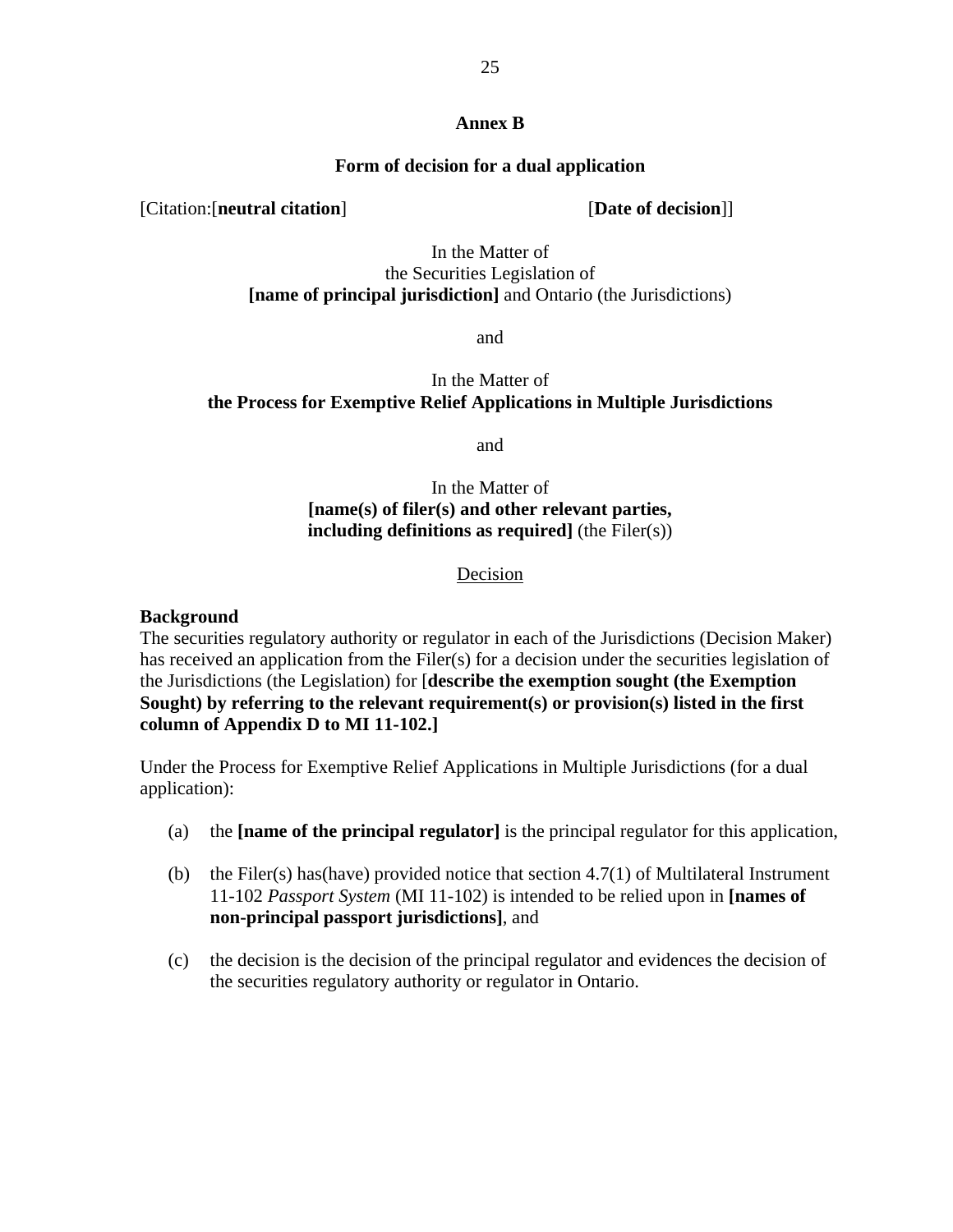### **Interpretation**

Terms defined in National Instrument 14-101 *Definitions* and MI 11-102 have the same meaning if used in this decision, unless otherwise defined. [**Add additional definitions here.**]

### **Representations**

This decision is based on the following facts represented by the Filer(s):

**[Insert material representations necessary to explain why the Decision Makers came to this decision. Include the location of the Filer's head office and, if appropriate, the connecting factor the filer used to identify the principal regulator for the application. State that the filer and any other relevant party is not in default of securities legislation in any jurisdiction or, if the filer or other relevant party is in default, set out the nature of the default.]** 

### **Decision**

Each of the Decision Makers is satisfied that the decision meets the test set out in the Legislation for the Decision Maker to make the decision.

The decision of the Decision Makers under the Legislation is that the Exemption Sought is granted provided that:

**[Insert numbered terms, conditions, restrictions or requirements. These should include references to the relevant requirement(s) or provision(s) listed in the first column of Appendix D to MI 11-102.]** 

**[If any exemption has an effective date after the date of the decision, state here.]** 

**(Name of signatory for the principal regulator)** 

**(Title)**

**(Name of principal regulator)**

(*justify signature block*)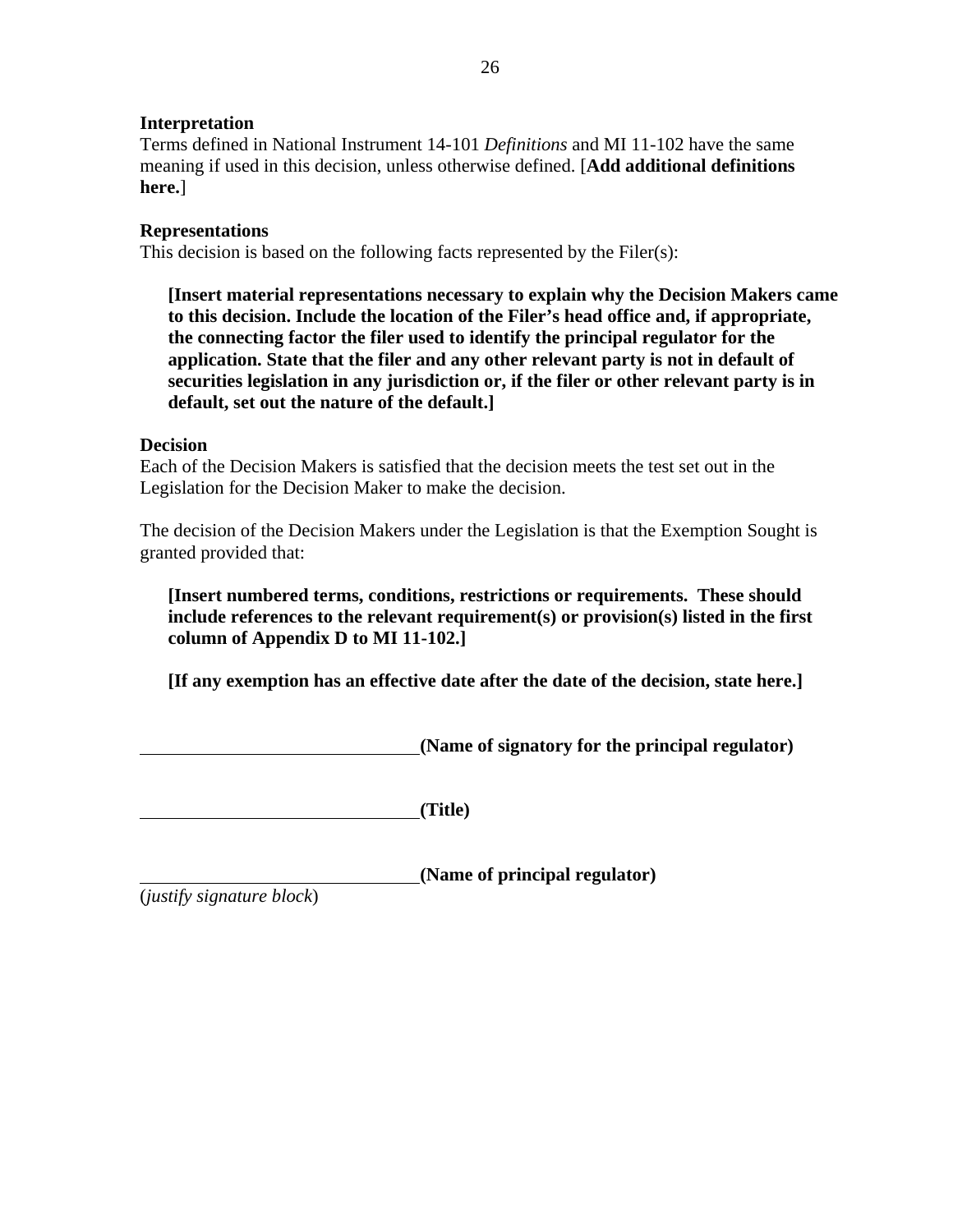### **Annex C**

### **Form of decision for coordinated review application**

### <span id="page-28-0"></span>[Citation:[**neutral citation**] [**Date of decision**]]

In the Matter of the Securities Legislation of **[name of jurisdictions participating in decision]** (the Jurisdictions)

and

### In the Matter of **the Process for Exemptive Relief Applications in Multiple Jurisdictions**

and

## In the Matter of **[name(s) of filer(s) and other relevant parties, including definitions as required]** (the Filer(s))

### Decision

### **Background**

The securities regulatory authority or regulator in each of the Jurisdictions (Decision Maker) has received an application from the Filer(s) for a decision under the securities legislation of the Jurisdictions (the Legislation) for [**describe the exemptive relief sought (the Exemptive Relief Sought) in words (e.g., that the filer is not a reporting issuer). Do not use statutory references. Include defined terms as necessary.]** 

Under the Process for Exemptive Relief Applications in Multiple Jurisdictions (for a coordinated review application):

- (a) the **[name of the principal regulator]** is the principal regulator for this application, and
- (b) the decision is the decision of the principal regulator and evidences the decision of each other Decision Maker.

### **Interpretation**

Terms defined in National Instrument 14-101 *Definitions* have the same meaning if used in this decision, unless otherwise defined. [**Add additional definitions here.**]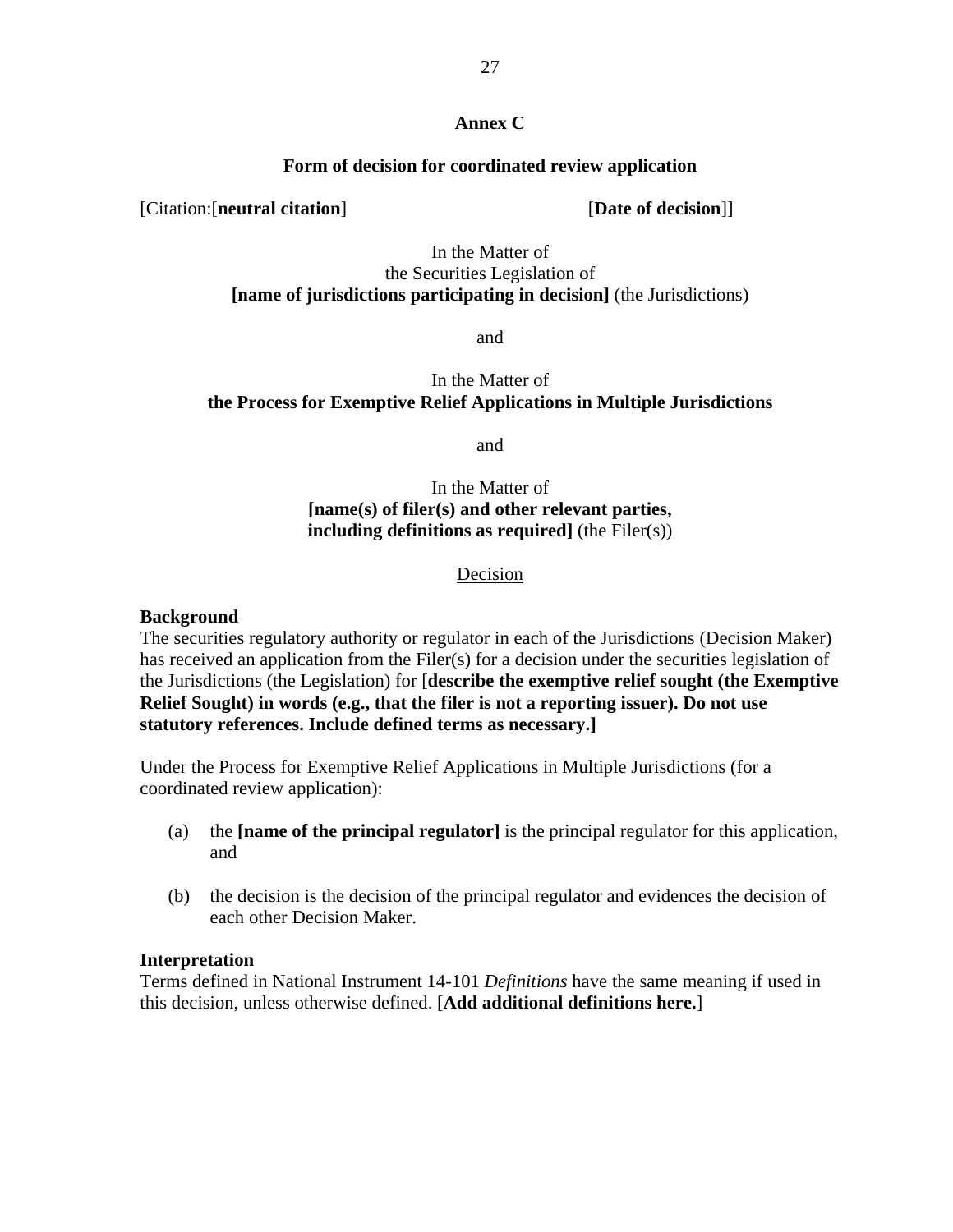### **Representations**

This decision is based on the following facts represented by the Filer(s):

**[Insert material representations necessary to explain why the Decision Makers came to this decision. Include the location of the Filer's head office and, if appropriate, the connecting factor the filer used to identify the principal regulator for the application. State that the filer and any other relevant party is not in default of securities legislation in any jurisdiction or, if the filer or other relevant party is in default, set out the nature of the default. Do not use statutory references.]** 

### **Decision**

Each of the Decision Makers is satisfied that the decision meets the test set out in the Legislation for the Decision Maker to make the decision.

The decision of the Decision Makers under the Legislation is that the Exemptive Relief Sought is granted provided that:

**[Insert numbered terms, conditions, restrictions or requirements. These should be generic and without statutory references to the Legislation of the Jurisdictions.]** 

**[If any exemptive relief has an effective date after the date of the decision, state here.]** 

**(Name of signatory for the principal regulator)** 

**(Title)**

**(Name of principal regulator)**

(*justify signature block*)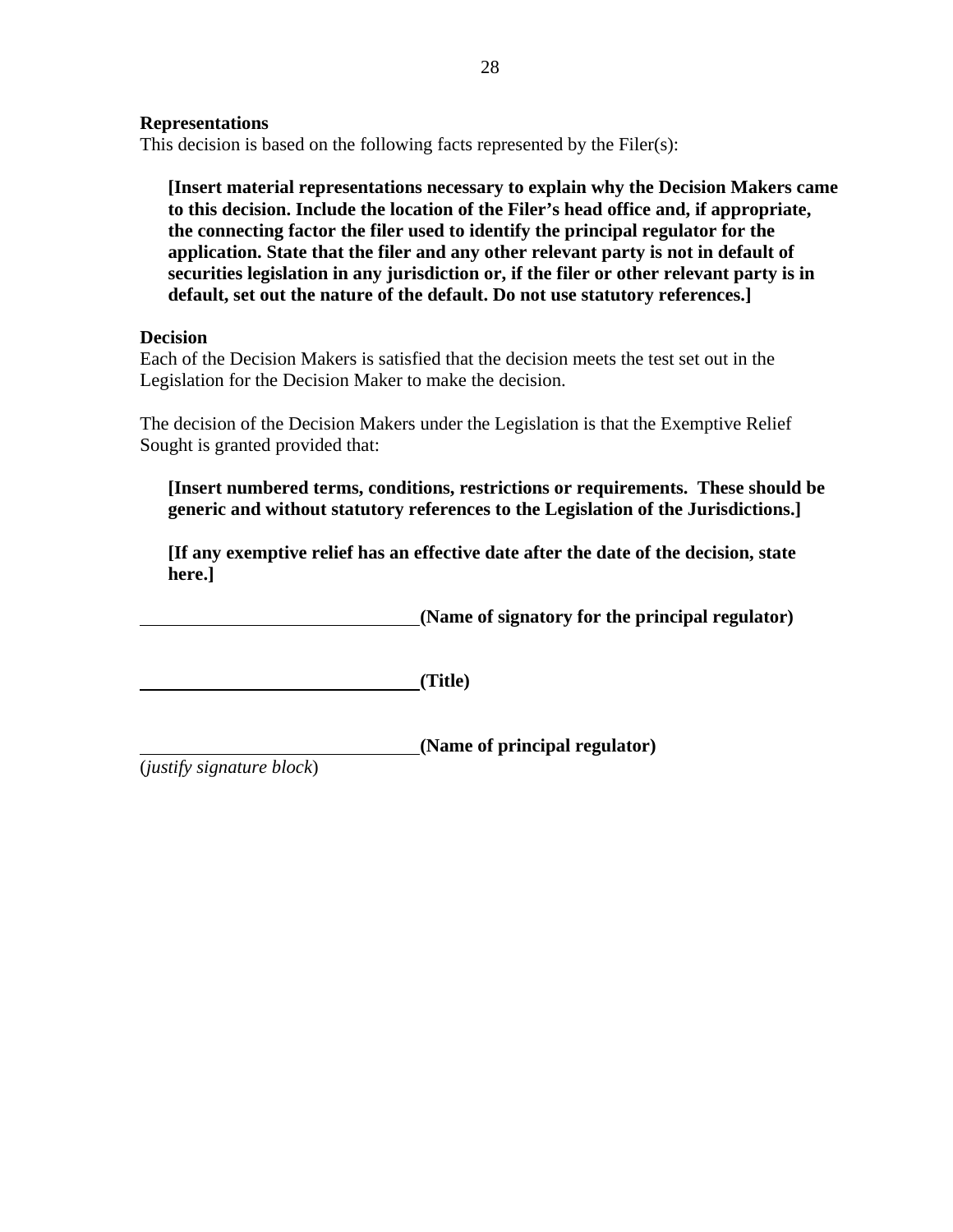### **Annex D**

### **Form of decision for hybrid application**

<span id="page-30-0"></span>[Citation:[**neutral citation**] [**Date of decision**]]

In the Matter of

the Securities Legislation of

**[name of principal jurisdiction (for a passport application), or of principal jurisdiction and Ontario (for a dual application), and name of each jurisdiction participating in coordinated review application decision]** 

and

In the Matter of **the Process for Exemptive Relief Applications in Multiple Jurisdictions** 

and

In the Matter of **[name(s) of filer(s) and other relevant parties, including definitions as required,]** (the Filer(s))

Decision

**Background** 

### **[If you are making a passport application, insert:]**

The securities regulatory authority or regulator in \_\_\_\_\_\_\_ has received an application from the Filer(s) for a decision under the securities legislation of the jurisdiction of the principal regulator (the Legislation) for [**describe the exemption sought (the Passport Exemption) by referring to the relevant requirement(s) or provision(s) listed in the first column of Appendix D to MI 11-102.]**

### **OR**

### **[If you are making a dual application, insert:]**

The securities regulatory authority or regulator in \_\_\_\_\_\_\_\_\_ and Ontario (Dual Exemption Decision Makers) have received an application from the Filer(s) for a decision under the securities legislation of those jurisdictions (the Legislation) for [**describe the exemption sought (the Dual Exemption) by referring to the relevant requirement(s) or provision(s) listed in the first column of Appendix D to MI 11-102.]**

### **AND**

**[For your coordinated review application, insert:]**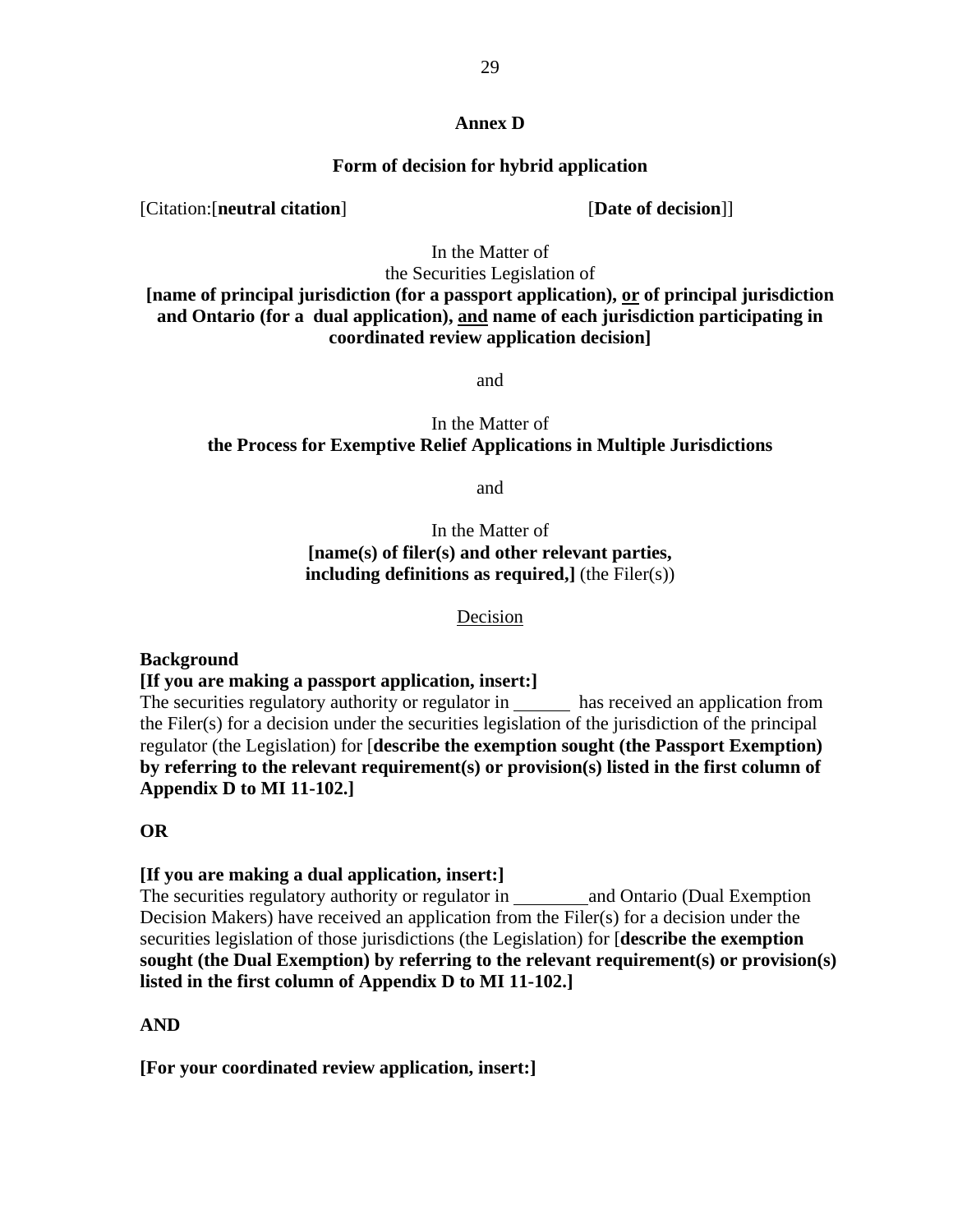The securities regulatory authority or regulator in each of \_\_\_\_\_\_\_\_\_\_ (the Jurisdictions) (Coordinated Exemptive Relief Decision Makers) has received an application from the Filer(s) for a decision under the securities legislation of the Jurisdictions (the Legislation) for [**describe the exemptive relief sought (the Coordinated Exemptive Relief) in words (e.g., that the filer is not a reporting issuer). Do not use statutory references. Include defined terms as necessary.]** 

Under the Process for Exemptive Relief Applications in Multiple Jurisdictions (for a hybrid application):

- (a) the **[name of the principal regulator]** is the principal regulator for this application,
- (b) the Filer(s) has(ve) provided notice that section  $4.7(1)$  of Multilateral Instrument 11-102 *Passport System* (MI 11-102) is intended to be relied upon in **[names of non-principal passport jurisdictions]**,
- (c) the decision is the decision of the principal regulator, **[if you are making a dual application, insert: "**and the decision evidences the decision of the securities regulatory authority or regulator in Ontario,**"]** and
- (d) the decision evidences the decision of each Coordinated Exemptive Relief Decision Maker.

## **Interpretation**

Terms defined in MI 11-102 and National Instrument 14-101 *Definitions* have the same meaning if used in this decision, unless otherwise defined. [**Add additional definitions here.**]

## **Representations**

This decision is based on the following facts represented by the Filer(s):

**[Insert material representations necessary to explain why the Decision Makers came to this decision. Include the location of the Filer's head office and, if appropriate, the connecting factor the filer used to identify the principal regulator for the application. State that the filer and any other relevant party is not in default of securities legislation in any jurisdiction or, if the filer or other relevant party is in default, set out the nature of the default. Do not use statutory references.]** 

## **Decision**

Each of the principal regulator **[if you are making a dual application, insert: "**, the securities regulatory authority or regulator in Ontario,**"]** and the Coordinated Exemptive Relief Decision Makers is satisfied that the decision meets the test set out in the Legislation for the relevant regulator or securities regulatory authority to make the decision.

## **[If you are making a passport application, insert:]**